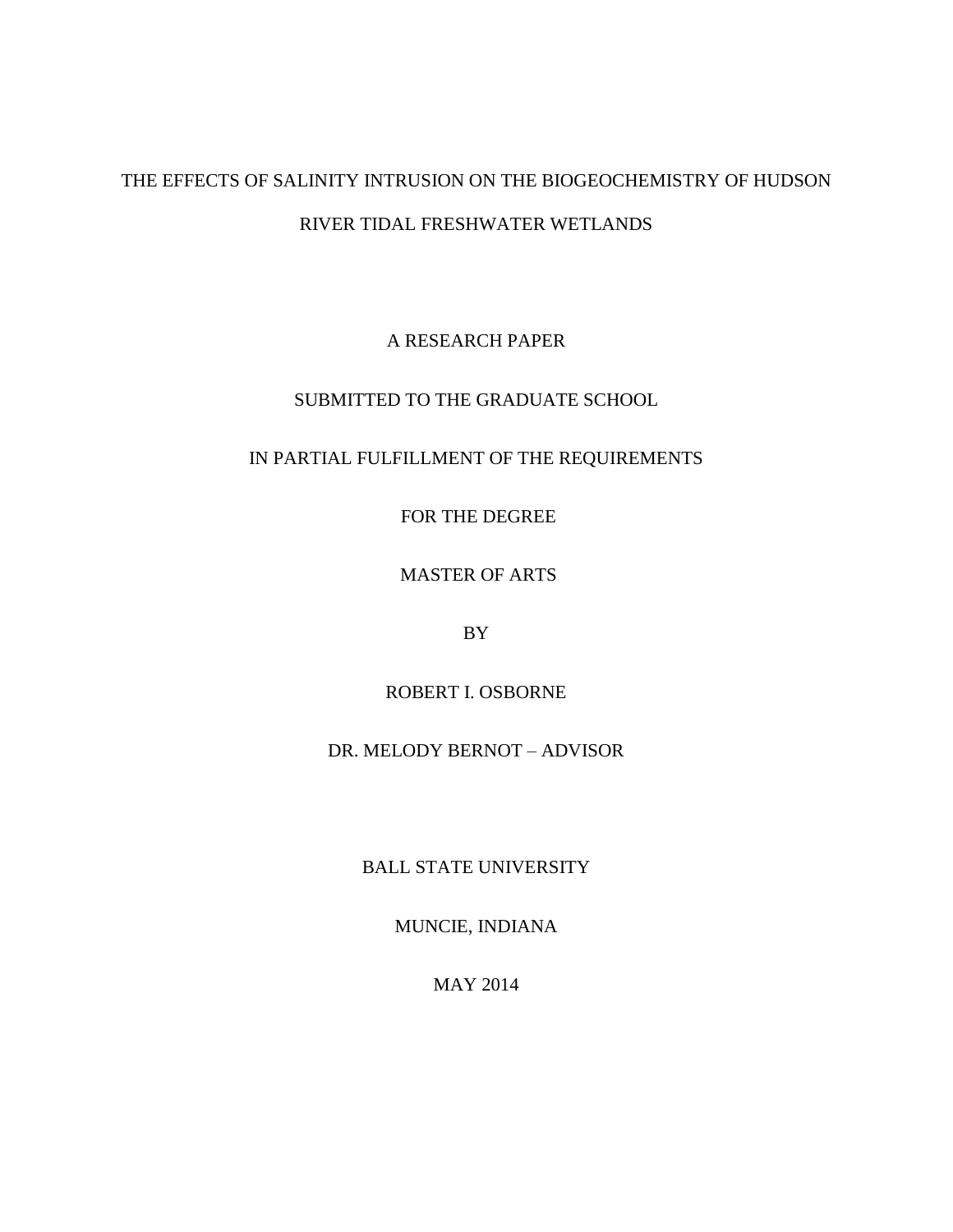## **ABSTRACT**

**RESEARCH PAPER:** The Effects of Salinity Intrusion on the Biogeochemistry of Hudson River Tidal Freshwater Wetlands

**STUDENT:** Robert Osborne

**DEGREE:** Master of Arts

**COLLEGE:** Sciences and Humanities

**DATE:** May, 2014

## **PAGES:** 42

Rising sea levels and stronger storm surges associated with climate change may expose tidal freshwater wetlands to saline waters. Previous research documents changes in tidal wetland biogeochemistry with salinity intrusion due to increased sulfate reduction and higher sulfide (H2S) concentrations. To better understand the effects of salinity intrusion on biogeochemical cycling, descriptive measurements of sediment biogeochemistry in the Hudson River (New York, USA) were measured along a salinity gradient using microelectrodes. Laboratory experiments were also conducted exposing freshwater sediments to varying salinities and measuring sediment  $O_2$  and  $H_2S$  dynamics. The higher incidence of  $H_2S$  in high salinity sediments ( $p < 0.01$ ), and the subsequent effect on critical nutrient cycles, suggests that exposure to saline water may threaten the quality and sustainability of tidally influenced wetlands in the brackish region of the Hudson River estuary through changes in sediment biogeochemistry.

 $-2 -$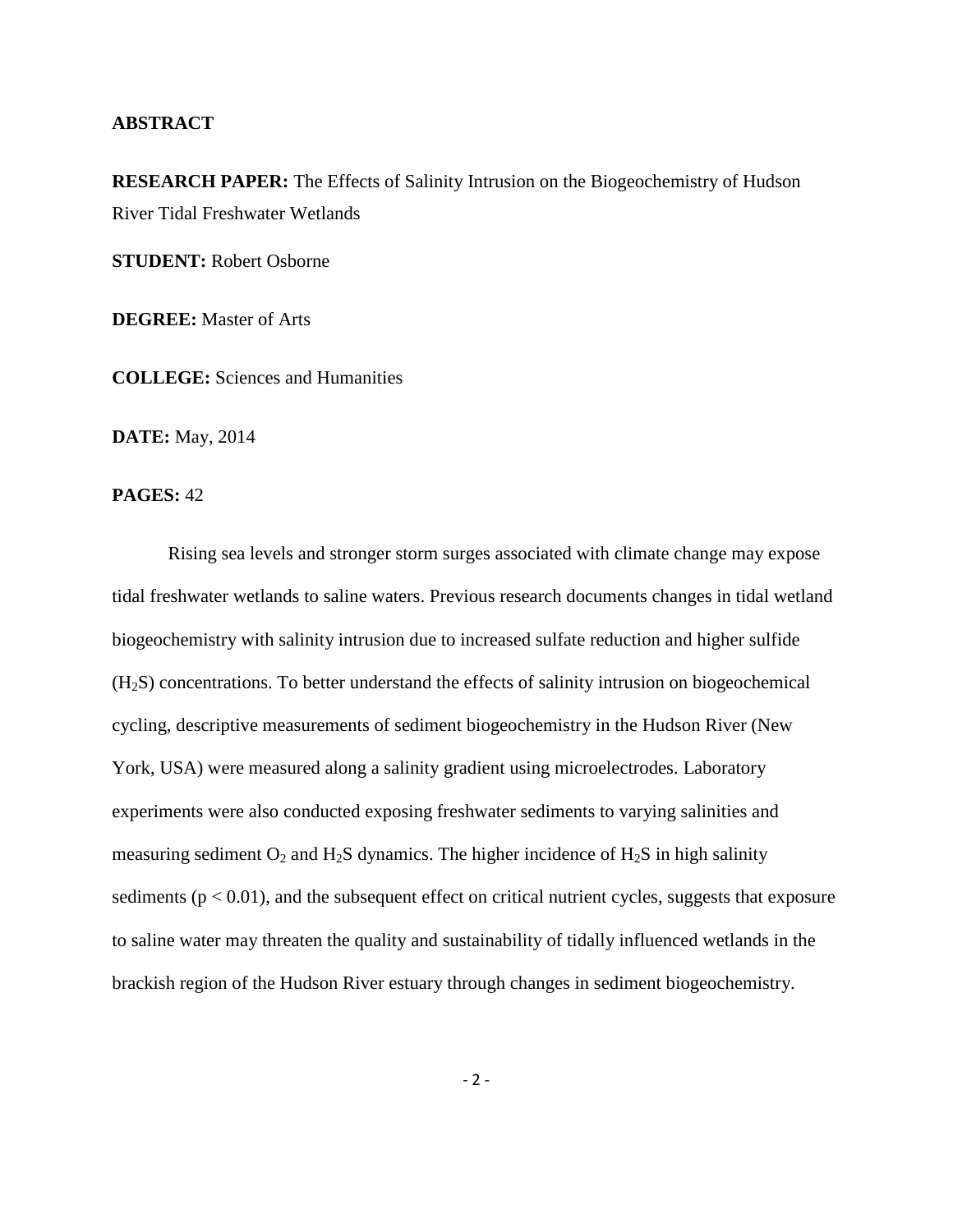#### **Introduction**

Wetlands perform a multitude of functions that make them invaluable ecosystems not only to the organisms they contain, but also to surrounding environments. In addition to providing habitat for numerous species, wetlands provide a natural means of water filtration and can reduce the effects of floodwaters and storm surges by absorbing water velocity (Mitsch and Gosselink 1993; Gribsholt et al. 2005; Neubauer et al. 2005; Barbier et al. 2008). Another characteristic of wetlands, and a direct result of their placement at the interface of aquatic and terrestrial ecosystems, is that they exhibit higher biogeochemical activity than other strictly aquatic or terrestrial zones. Thus, wetlands are an ideal location for the exchange of chemical species with the atmosphere, groundwater, and surrounding aquatic and terrestrial ecosystems (Megonigal and Neubauer 2009).

Tidal freshwater wetlands (TFWs) are a unique type of wetland environment because they are subject to ocean-generated, lunar tides. TFWs are generally associated with large river systems, occurring at or near the head of an estuary, where salinity typically remains below an average of 0.5 parts per thousand (ppt) (Odum 1988). Because rivers typically constrict from the mouth of the estuary to the headwaters, tidal amplitude is usually greater in freshwater marshes than in downriver, saline marshes (Odum 1988). TFW sediments have high concentrations of dissolved and particulate organic matter and relatively low concentrations of dissolved sulfur  $\ll 1$  mg/L; Odum 1988). Because sulfur is scarce in TFWs, methanogenesis is the primary means of organic matter mineralization and the nitrogen cycle favors the removal of nitrate via denitrification (Odum 1988).

With high surface area, anaerobic zones near the sediment surface, and an abundance of

- 3 -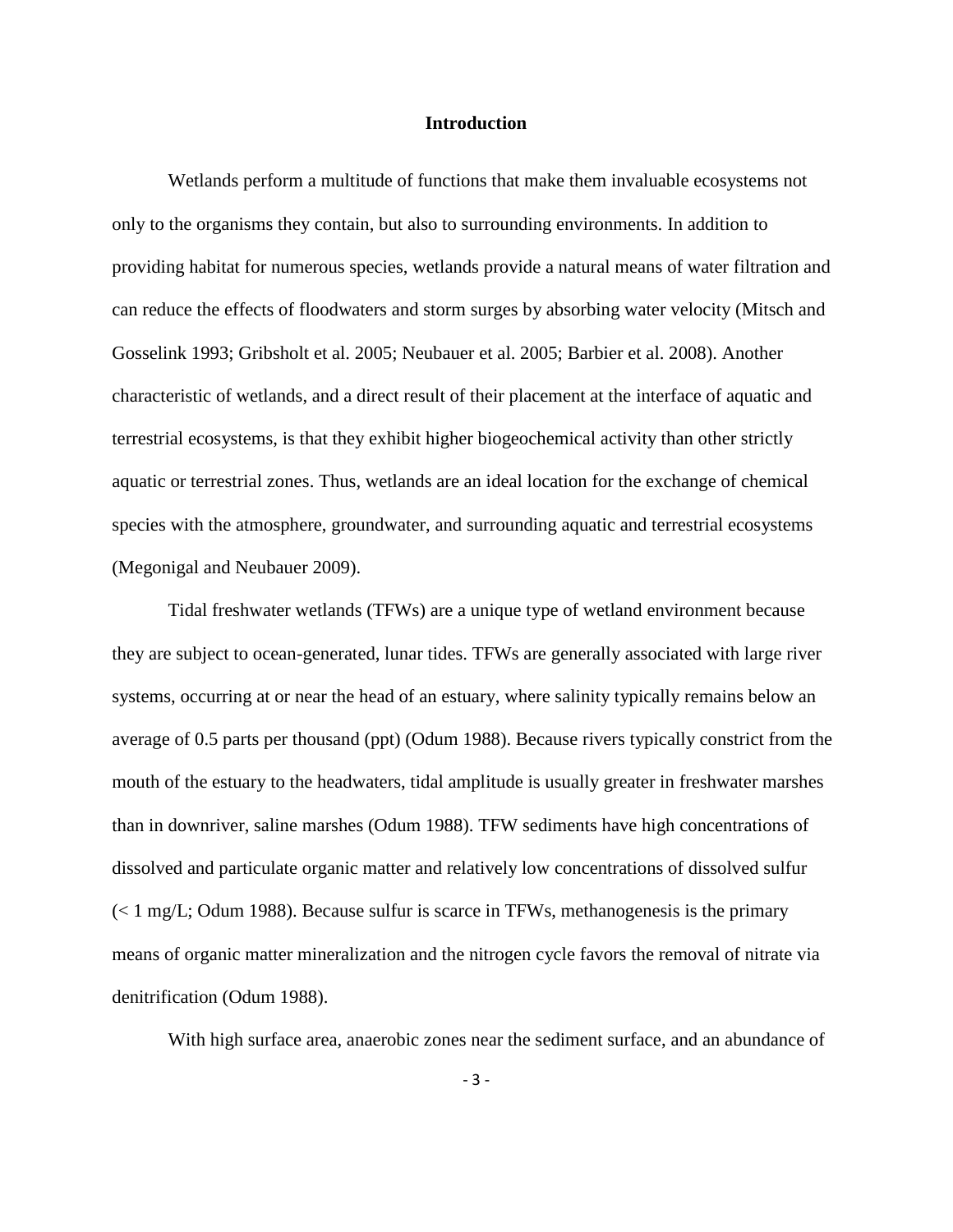available organic matter, TFWs are an ideal environment for the removal of nitrate via denitrification (Megonigal and Neubauer 2009). Median rates of denitrification in tidal freshwater wetlands are up to 40% higher than rates recorded for other intertidal and aquatic ecosystems (Greene 2005). Denitrification is likely coupled to an influx of nitrate into TFWs from flooding waters (Megonigal and Neubauer 2009). Accordingly, a significant fraction of the nitrate and nitrite produced within the estuary, as well as that from allochthonous sources, is removed via marsh sediment processes (primarily denitrification) before estuarine waters reach the sea (Cai et al. 2000).

Dissimilatory nitrate reduction to ammonium (DNRA) is another pathway of nitrate removal in TFWs, though in this instance nitrogen is not removed from the system. Rather, it is retained as ammonium, a biologically available nitrogen species. DNRA in TFWs can consume as little as 5% or as much as 40% of the total nitrate pool (Bowden 1986; Nebauer et al. 2005). The relative amount of nitrate consumed by DNRA versus denitrification is, in part, a function of the relative amounts of organic matter and nitrate available in the system. DNRA typically predominates in brackish and saline systems, whereas denitrification becomes the major pathway for nitrate removal in freshwater zones, an occurrence likely attributable to the inhibition of denitrification by sulfide (Brunet and Garcia-Gil 1996; An and Gardner 2002).

Tidal freshwater wetlands are also important sites for organic carbon mineralization. Mineralization of organic matter in freshwater sediments occurs predominantly through the processes of methanogenesis (Capone and Kiene 1988). This trend is directly related to the lack of sulfate (and subsequent sulfate reduction) that is characteristic of low salinity freshwaters (Capone and Kiene 1988; Kelley et al. 1990). Organic matter mineralization via methanogenesis

- 4 -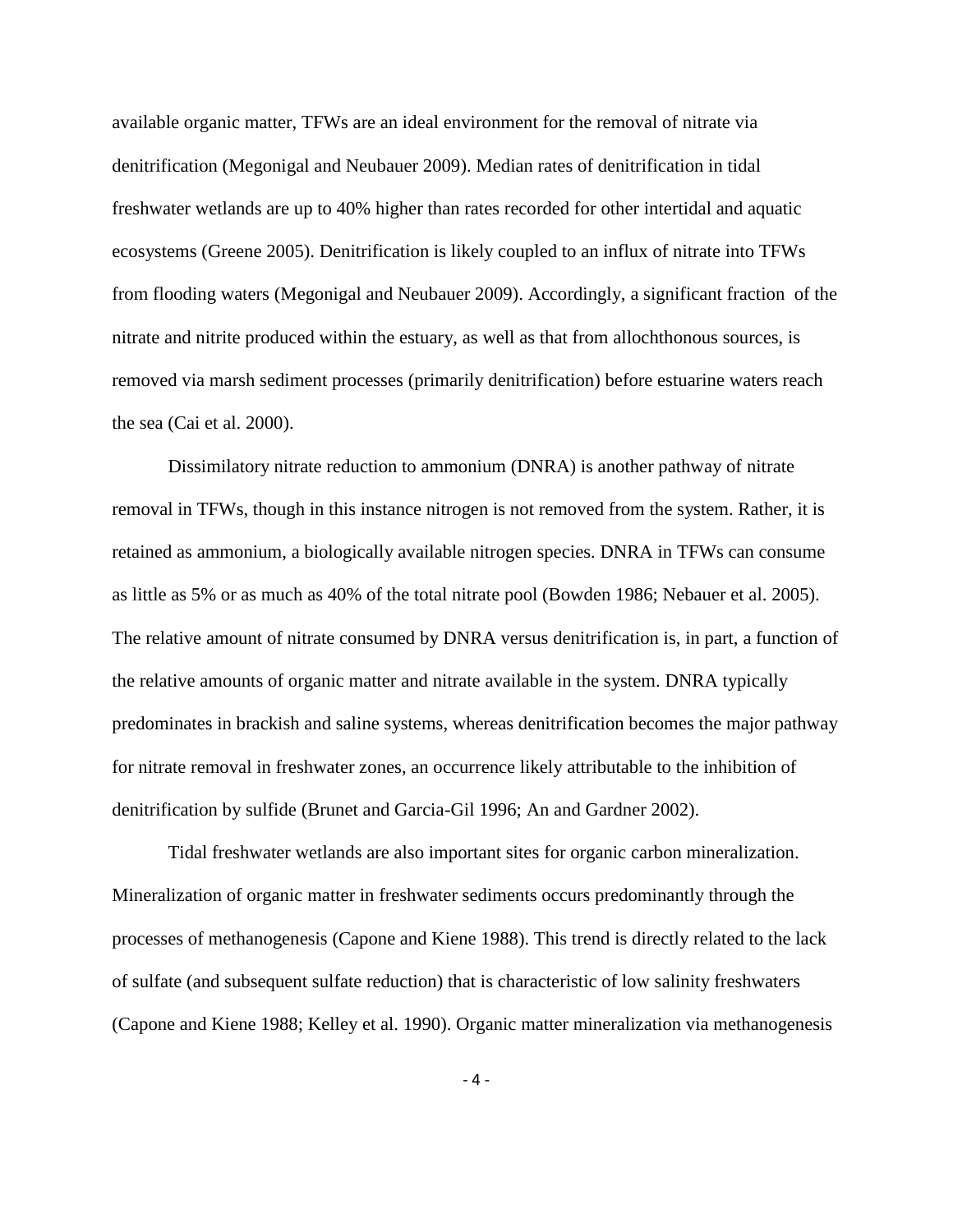yields less free energy than other pathways such as sulfate reduction, which is more common in saline sediments (Reeburgh and Heggie 1977). Thus, when sulfate becomes available, rates of methanogenesis can be suppressed by as much as 72% due to a shift to sulfate reduction (Bridgham et al. 2006).

Equally important as the overall rate of organic carbon mineralization in TFWs is the accumulation of organic matter. Maintaining a balance between carbon mineralization and accumulation is paramount to the sustainability of TFWs. According to Redfield (1965), the formation of TFWs was made possible by a slowing of sea level rise. Specifically, the accumulation of deposited sediments and organic matter and the storage of these materials allow TFWs to not only form and grow, but also to provide a net sink for carbon, nitrogen, and other nutrients (Morris et al. 2002; Neubauer et al. 2002). For this reason, a balance between loss and gain of organic matter is crucial to the sustainability of TFWs. If the primary pathway of mineralization were to be altered, the persistence and function of these ecosystems might be threatened.

Of the many observed effects of anthropogenic climate change, those concerning changes to patterns of precipitation, evaporation, and evapotranspiration may hold serious consequences for TFWs (Smith et al. 2005; Milly et al. 2005). In conjunction with decreased river discharge, rising sea levels could cause intrusion of saline water into traditionally freshwater portions of coastal estuaries (Hamilton 1990; Knowles 2002). The end result would be an upriver migration of the freshwater-saltwater front yielding inundation of freshwater soils with saline water during flooding tides. Differences in seawater salinity, hydrology, vegetation, and solute concentrations such as sulfate  $(SO_4^2)$  and hydrogen sulfide  $(H_2S)$  result in marked differences in

- 5 -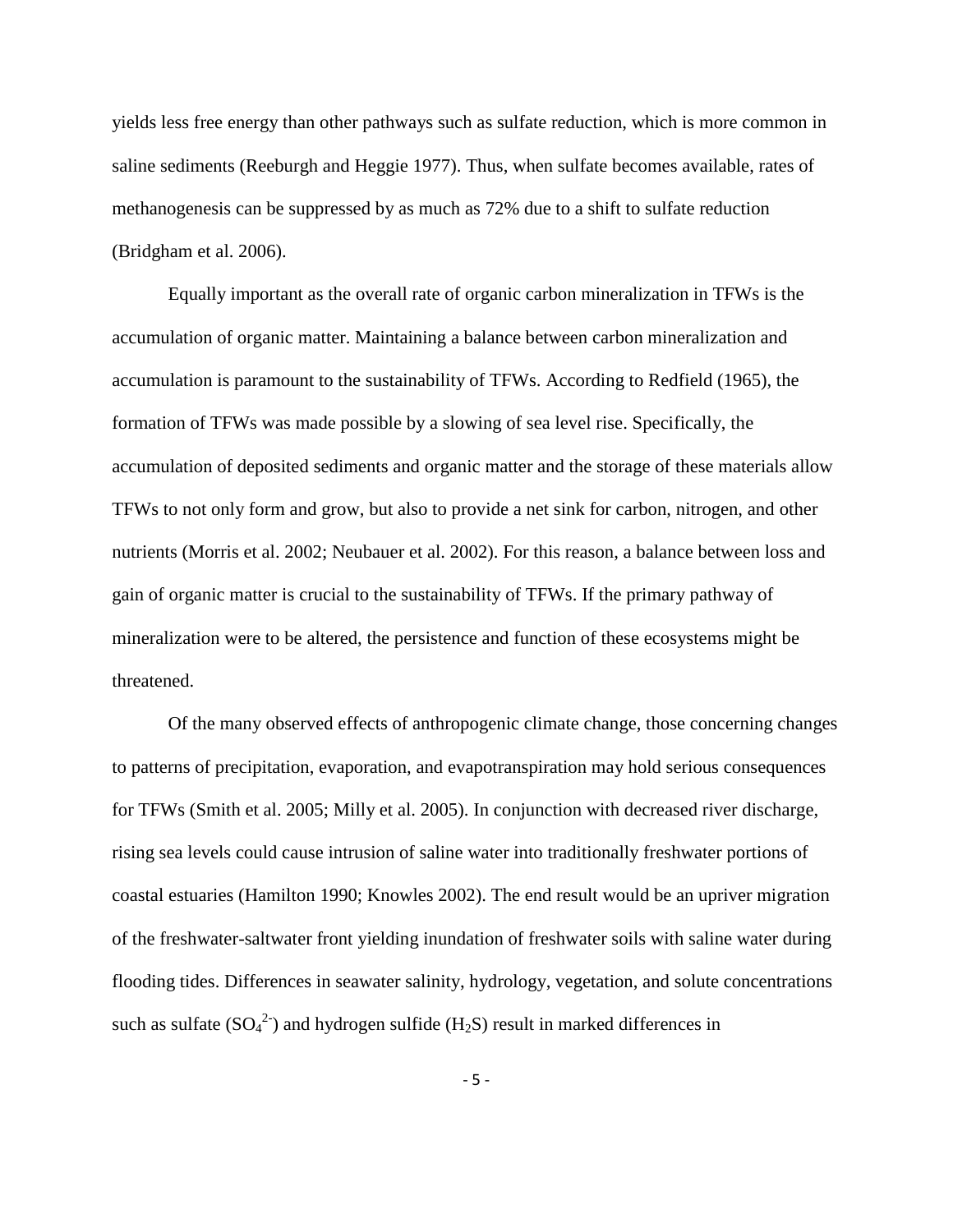biogeochemical cycles between salt and freshwater marshes (Weston et al. 2011). Alterations to key biogeochemical cycles such as denitrification and organic matter mineralization in response to salinity intrusion could threaten the quality and sustainability of TFWs as eutrophication and reduced accretion may result.

Current research suggests increased salinity can decrease denitrification rates (Giblin et al. 2010). Thus, increases in TFW salinity may reduce potential nitrate removal. Of the total amount of ammonium that is released from decaying organic matter and oxidized to nitrate in TFWs, 15-70% is removed via denitrification (Seitzinger 1988). With increased salinity, ammonium can be displaced from sorption sites by cations, such as calcium and magnesium, which are characteristic of seawater. The end result is a decrease in the pool of ammonium available for nitrification as well as reduced rates of coupled nitrification-denitrification. Seitzinger and Sanders (2002) suggested that higher denitrification rates in freshwater sediments may be due to an increased capacity to absorb ammonium. Salinity intrusion is also often accompanied by an increase in sulfide concentrations, due to increased sulfate reduction (Joye and Hollibaugh 1995). Through a direct effect on nitrifiers and denitrifiers, higher sulfide concentrations favor dissimilatory nitrate reduction to ammonium (DNRA) over denitrification (Brunet and Garcia-Gil 1996). Denitrification produces elemental nitrogen  $(N_2)$ , which is lost from the tidal ecosystem to the atmosphere. In contrast, DNRA produces ammonium, which is retained within the tidal ecosystem, potentially exacerbating negative effects associated with nitrogen enrichment.

Organic matter mineralization is another pathway that may be altered as a result of salinity intrusion. Shifts in this process may result in an overall loss of organic matter from

- 6 -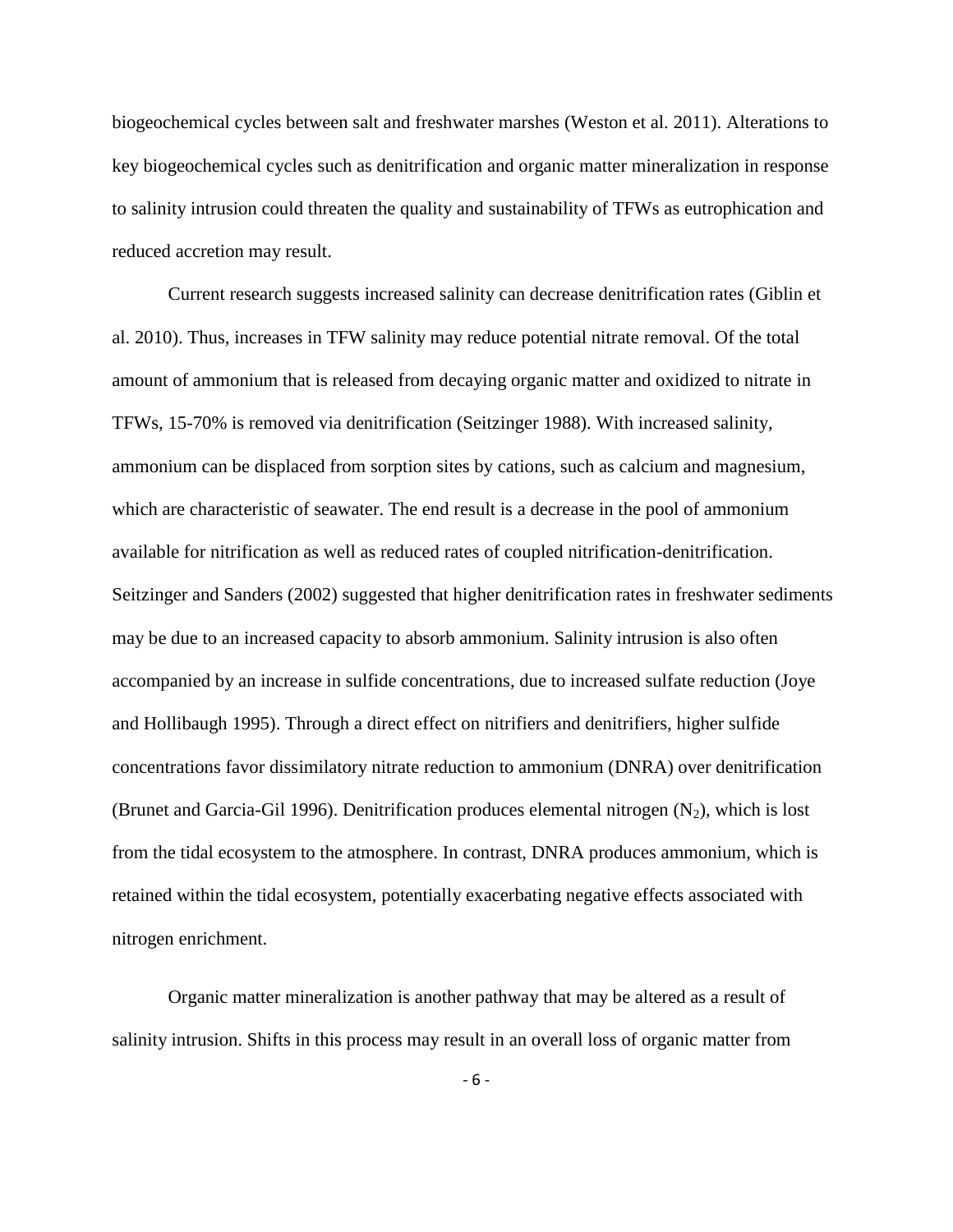TFWs (Weston et al. 2011). Organic matter mineralization coupled to sulfate reduction produces greater energy yields than when coupled to methanogenesis. Thus, sulfate reduction becomes more prominent relative to methanogenesis for anaerobic mineralization of organic matter (Weston et al. 2011). Further, sulfate reduction can increase the overall rates of organic carbon mineralization by as much as 49% (Weston et al. 2011). In fact, the loss of organic matter can be greater than the rate of accumulation (Weston et al. 2011). This potential loss of organic matter may threaten the sustainability of TFWs, presenting significant implications associated with the intrusion of saline water. If the loss of organic matter were to continually outpace accumulation, then the accretion and growth necessary for the wetlands to respond to rising sea levels would not be possible and the ecosystems would be lost.

As with all tidally influenced wetlands, the balance between organic matter accumulation and mineralization is a delicate one in the tidal wetlands of the Hudson River estuary (New York, USA). Over the past 500 years, this balance has favored the accumulation of organic matter, facilitating increased acreage of Hudson River tidal wetlands (Kiviat et al. 2006). However, of the 2,900 hectares of tidally influenced wetlands that are currently associated with the Hudson River estuary, downstream areas are highly susceptible to salinity intrusion. This particular region of the estuary constitutes the brackish region, where the water is a mixture of freshwater and seawater, and salinities range from 0.1 to 30 ppt. Due to direct connection with surrounding terrestrial ecosystems, the Hudson River ecosystem is influenced not only by tidal movements, but also by external factors such as nitrogen deposition associated with anthropogenic activities (Kiviat et al. 2006). In this way, the nature of the Hudson River tidal

- 7 -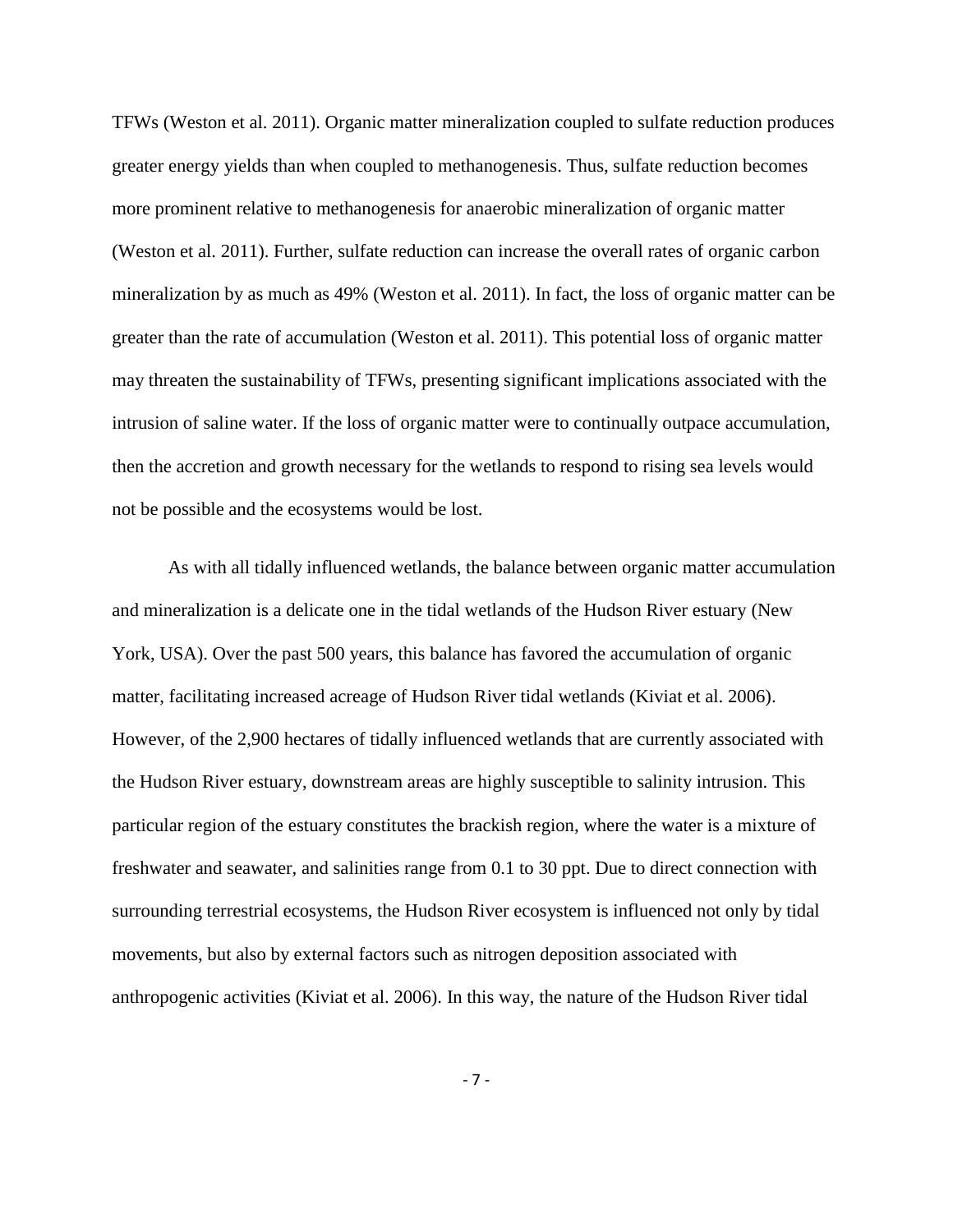wetlands inherent biogeochemical processes are susceptible to alterations in response to salinity intrusion fostered by rising sea levels.

The objective of this research was to quantify biogeochemical dynamics in the TFW sediments of the Hudson River in response to increasing salinity using a combination of both *in situ* and *in vitro* techniques. Specifically, sediment nitrogen, oxygen, and sulfide dynamics in tidal sediment were measured. It was hypothesized that the intrusion of saline water would result in increased sulfide concentrations and nitrogen retention within the wetlands due to a direct effect on sediment microbial activity.

## **Methods**

## *Study Site Description*

Five wetland sites spanning the brackish region of the lower Hudson River estuary were selected for measurement of sediment biogeochemistry (Figure 1), including (listed from low to high salinity): Constitution, Con Hook, Manitou, Iona, and Piermont marshes. Vegetation communities were standardized across sites to the maximum extent possible with either stands of cattail (*Typha* spp.) in the freshwater sites or invasive common reed (*Phragmites australis)* in the more saline sites. Species richness was higher in cattail stands. Big cordgrass (*Spartina cynosuroides*), saltmarsh cordgrass (*Spartina alterniflora*), purple loosestrife (*Lythrum salicaria*), spike grass (*Distichlis spicata*), salt-meadow cordgrass (*Spartina patens*), arrow arum (*Peltandra virginica*), and pickerelweed (*Pontederia cordata*) were common at northern sites, which included Constitution, Manitou, and Con Hook marshes. Conversely, common reed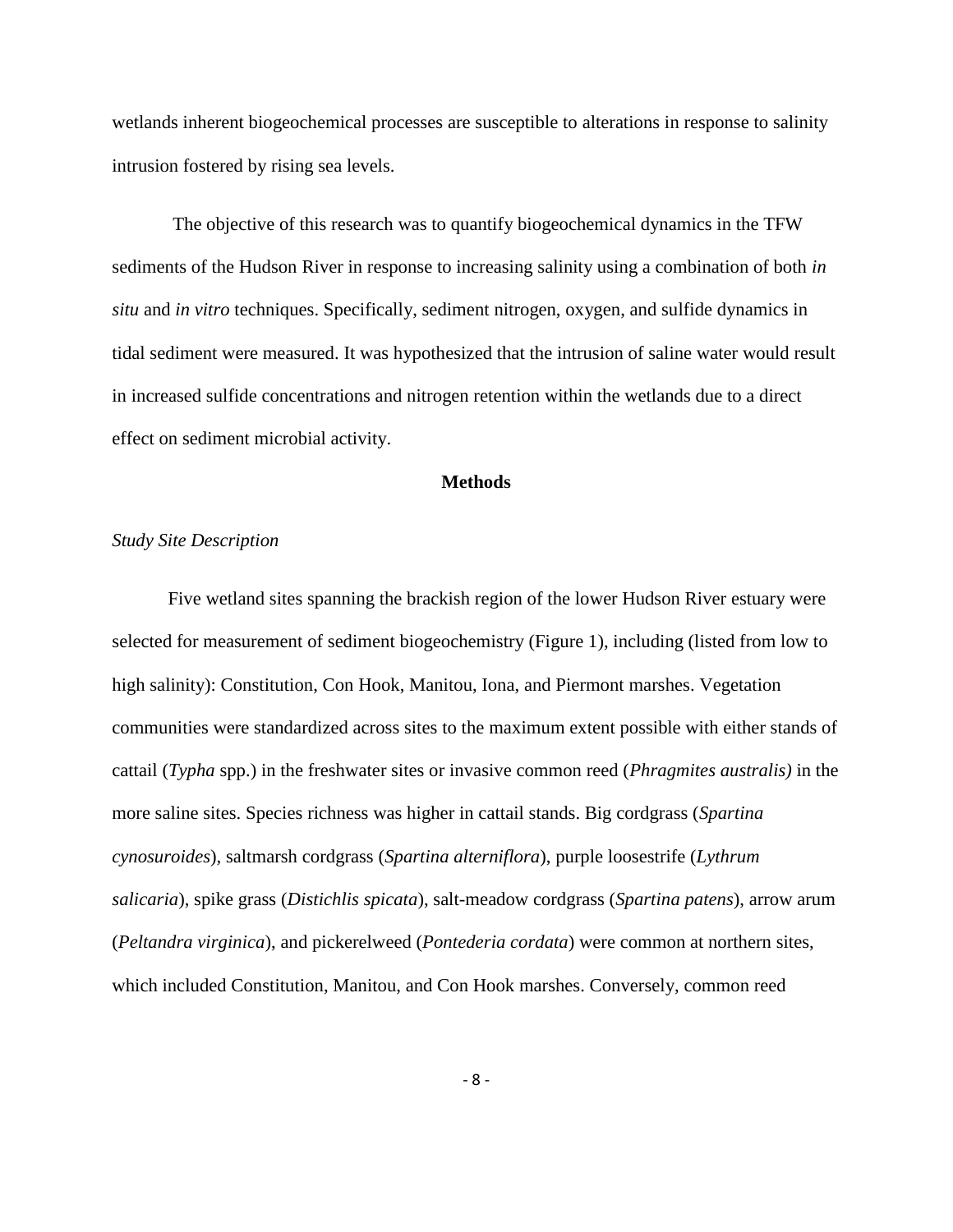stands, such as Piermont and Iona marshes, typically were not colonized by additional species of vegetation.

Field sampling was conducted in summer 2011 and summer 2012 with two separate sampling events each year to include a sampling event in late spring/early summer (6/27/2011 - 7/6/2011; 5/14/2012 - 5/30/2012) and a sampling event in late summer (8/3/2011- 8/5/2011; 7/27/2012 - 8/2/2012). The timing of the sampling events allowed for the evaluation of sediment under two distinctly different salinity and vegetation conditions. In early summer, vegetation communities were just developing and salinities were low  $\langle \langle 7 \rangle$  ppt). In late summer, vegetation communities were mature and salinities were typically at maximum levels (10 - 15 ppt) as river discharge decreased and the salt front migrated upriver. Due to unfavorable tidal conditions, only Constitution and Piermont marshes were sampled during spring 2012. These sites were selected because they constituted the extreme ends of the salinity gradient and allowed for comparison between the highest and lowest salinity exposure.

## *In situ descriptive sampling*

Microelectrode measurements were conducted using Clark-type dissolved oxygen and hydrogen sulfide microelectrodes (OX-N, OX-500, H2S-N, and H2S-500, Unisense, Aarhus N, Denmark) (Revsbech and Jørgensen 1986; Jeroschewski *et al.* 1996; Kemp and Dodds 2001). These microelectrodes were used to measure *in situ* sediment dissolved oxygen  $(O_2)$  and hydrogen sulfide  $(H<sub>2</sub>S)$  concentrations. Signals detected by the electrodes were received by a customized portable meter (Multimeter, Unisense) where data were stored and transferred to a personal computer. Because of the size of the microelectrodes  $(10 - 100 \,\mu m)$ , disruption of

- 9 -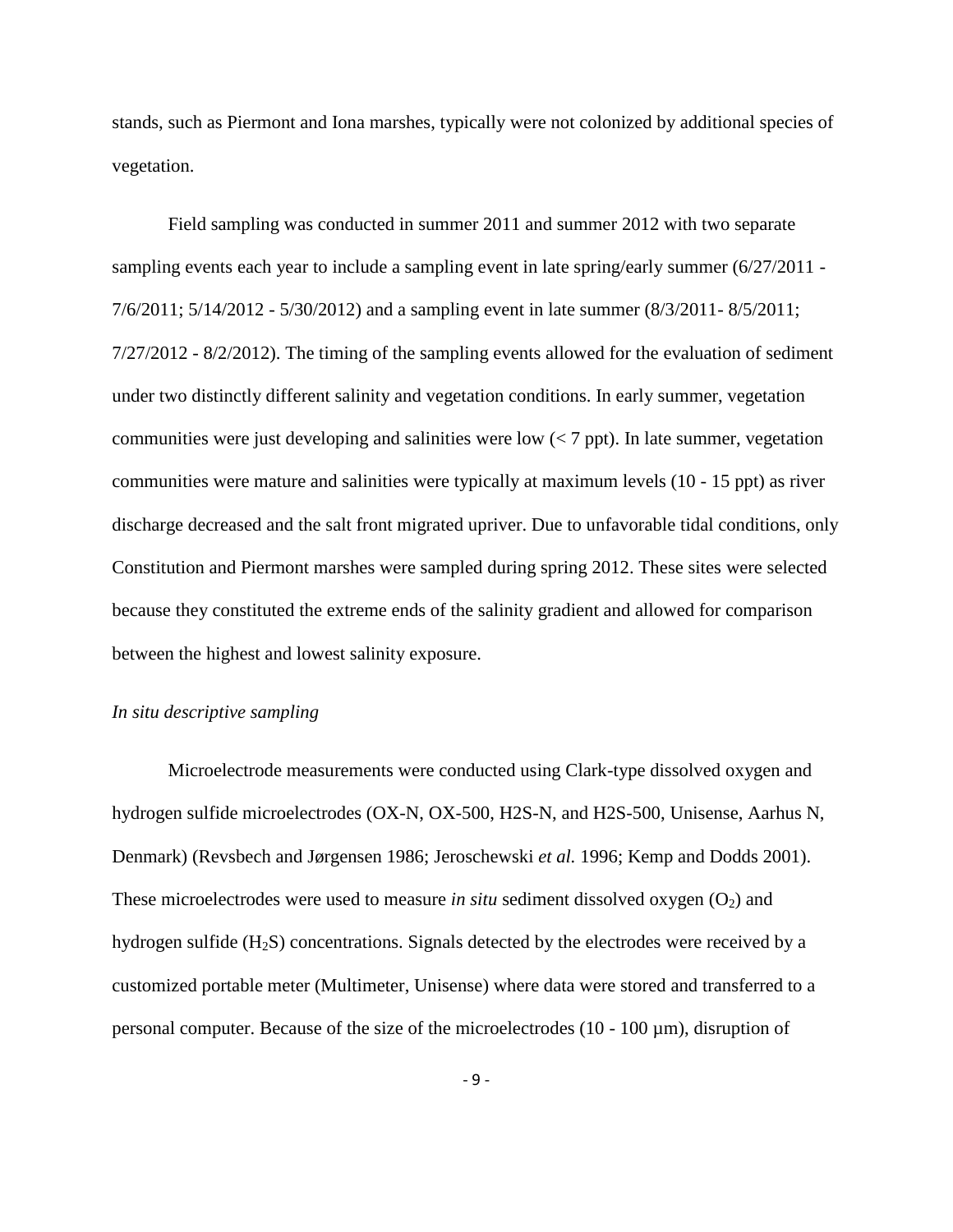sediment was negligible during manipulation and measurement. Oxygen microelectrodes were calibrated using tap water saturated with oxygen (100%  $O_2$  saturation) and then saturated with dinitrogen (0%  $O_2$  saturation). Simultaneous measurements of dissolved oxygen were also taken in the water column with a conventional  $O_2$  handheld meter (Oakton; DO6; Acorn Series Dissolved Oxygen/°C Meter) (mg  $O_2/L$ ) for field reference points. Hydrogen sulfide microelectrodes were calibrated using sulfur nanohydrate under anaerobic conditions at targeted concentrations (0 - 12.5 mg H2S/L). Calibration of all microelectrodes occurred prior to and immediately following each field sampling event.

At each field site ( $N = 5$ ),  $O_2$  and  $H_2S$  concentrations were measured by positioning microelectrodes at the sediment surface. Three sediment profiles of  $O_2$  and  $H_2S$  concentrations were measured at each site and sampling event. For each sediment profile, measurements were recorded at the sediment surface followed by a sequence of measurements at 250 to 5000 µm vertical increments (based on changes in  $O_2$  and  $H_2S$  concentrations) to a final depth of 50,000  $\mu$ m (5 cm) into the sediment. In 2012, profiles were obtained to a final depth of 100,000  $\mu$ m (10) cm) to ensure that  $H_2S$  was not confined to greater depths, despite the occurrence of anoxic zones in the upper 5 cm of sediment. In general, measurements were made at 1000 µm intervals from the surface throughout the oxic zone. Once oxygen had been depleted, measurements were taken at 2000 µm intervals unless sulfide was detected, in which case measurement intervals were decreased to 1000  $\mu$ m to gain greater resolution in the H<sub>2</sub>S profile.

- 10 - Bulk water and pore water samples were collected in triplicate at each site and immediately filtered (GF/F 0.7 µm pore size) for subsequent analyses. Bulk water was collected from just below the water surface at all sampling events in 2011 and 2012. Pore water samples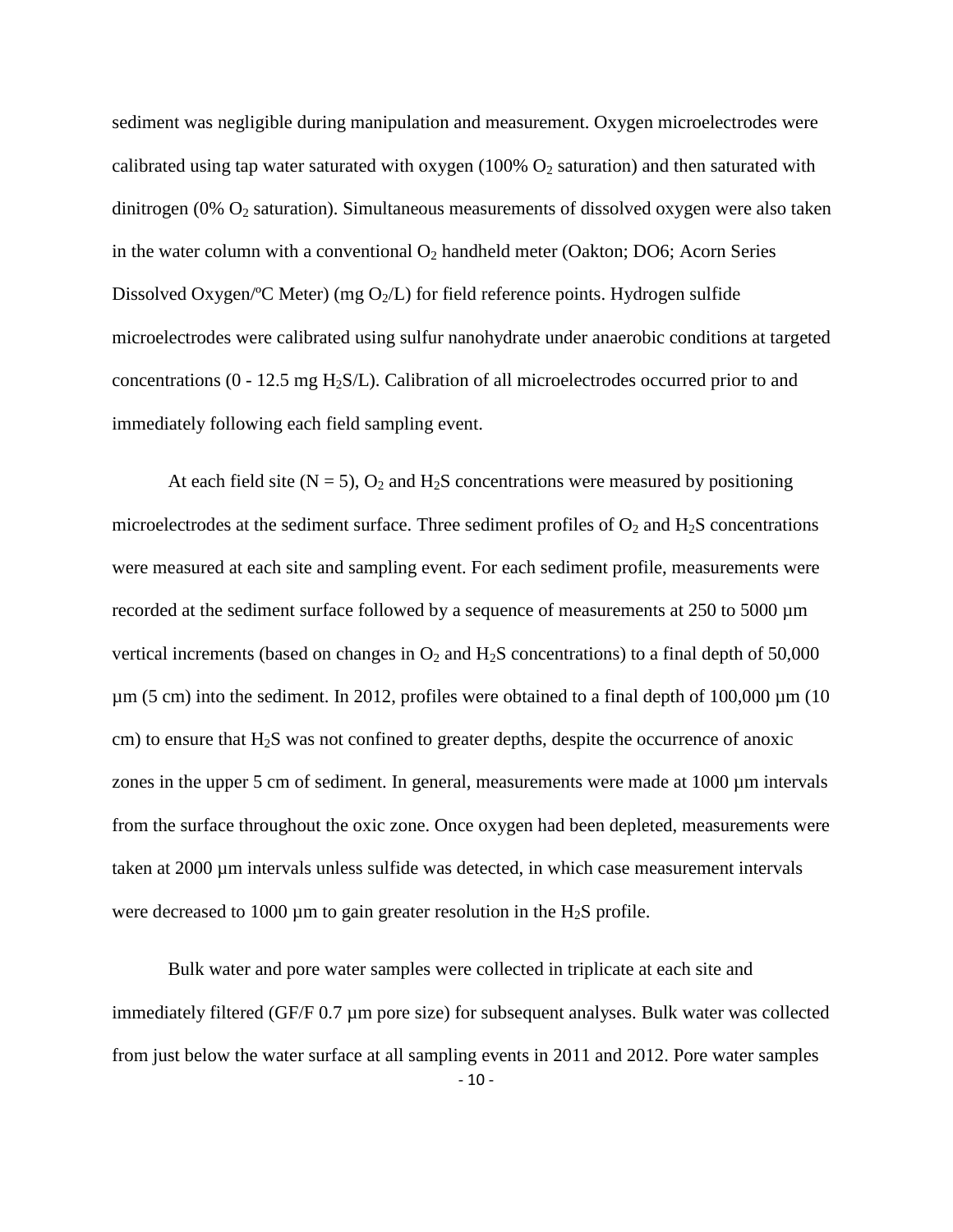were extracted from sediment cores only in summer 2012. Cores were collected (as described below) and returned to the laboratory, where they were sectioned and centrifuged for collection of supernatant (pore water). Each 5 cm core was sectioned so that two separate pore water samples were obtained, one from the top 2 cm of sediment and one from the bottom 3 cm of sediment. Bulk and pore water samples were analyzed for ammonium  $(NH_4)$ , sulfate  $(SO_4)$ , phosphate  $(PO_4)$ , and nitrate  $(NO_3)$  concentrations on a Dionex ion chromatograph using standard methods (DIONEX ICS-3000; Eaton et al. 2005). Ion concentrations below detection were designated as zero in calculations. Detection limits were  $0.005$  mg/L NH<sub>4</sub>,  $0.03$  mg/L SO<sub>4</sub>, 0.01 mg/L PO<sub>4</sub>, and 0.01 mg/L NO<sub>3</sub>,

#### *In vitro sediment core experiments*

In summer 2011, 18 cores were collected from Constitution Marsh, the lowest salinity field site (1 ppt; Figure 1) and used in laboratory experiments. Cores were made of PVC pipe 7 cm diameter and 25 cm in length. To collect samples, cores were placed at the sediment surface and pushed straight down into the sediment while a handsaw was used to simultaneously cut roots and other obstructions within the diameter of the core. After a minimum of 5 cm of sediment had been isolated, the core bottoms were fitted with rubber stoppers. Cores were collected carefully to minimize disturbance and returned to the laboratory on ice within 3 h. Salinity experiments were begun < 24 h following sediment collection. Salinities used in this experiment were modeled after salinity intrusions observed in the Hudson River Environmental Conditions Observing System (HRECOS) record for Piermont Marsh.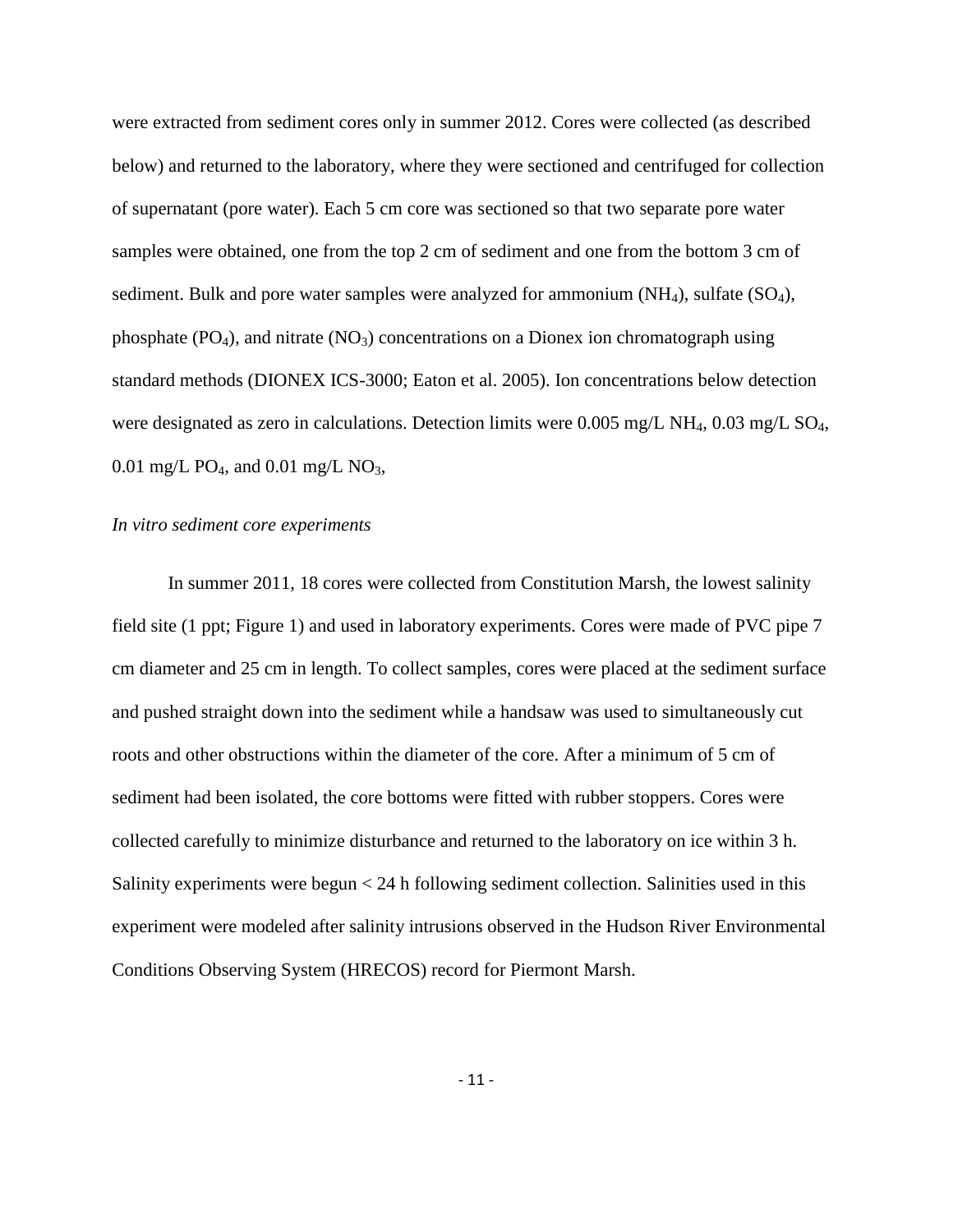Six replicate cores were used for measurement of sediment biogeochemical response to each of three salinity treatments: reference (no increase in salinity, 0.1 ppt); moderate salinity intrusion (10 ppt) and high salinity intrusion (17 ppt) (Table 1). The chronic salinity treatment was similar to salinity levels in Piermont Marsh (the highest salinity field site) in late summer. High salinity treatments reflected maximum salinity levels observed in the Piermont HRECOS record. Cores were held in plastic tanks subjected to "tides" of treatment salinities using peristaltic pumps. Each pump was on a timer and set to flood a particular bucket with 3 gallons of a particular treatment every 12 h. Cores were inundated for 2 h each flood event, at which point the pumps turned back on and the buckets were drained. Initially, all replicates in each treatment received freshwater (0.1 ppt) collected at Norrie Point Marina (Staatsburg, NY, USA). After 3 d, the reference replicates remained under freshwater treatment, while the experimental replicates were treated with freshwater amended with Instant Ocean (Aquarium Systems, SKU: 927988) to 10 ppt. After another 3 d, the high salinity replicates began treatment with freshwater amended with Instant Ocean to 17 ppt. This treatment was continued for 5 d, during which moderate salinity intrusion replicates remained at 10 ppt and reference replicates remained at 0.1 ppt. Sediment oxygen and hydrogen sulfide profiles were measured prior to any salinity treatments and immediately  $(< 6 h)$  following each salinity treatment. After all treatments were administered, cores were sectioned for analysis of pore water nutrient concentrations using ion chromatography as above.

#### *Mesocosm experiments*

- 12 - In summer 2012, multiple mesocosm experiments were conducted to measure microbial activity in estuarine sediment exposed to varying salinities. As for sediment core experiments,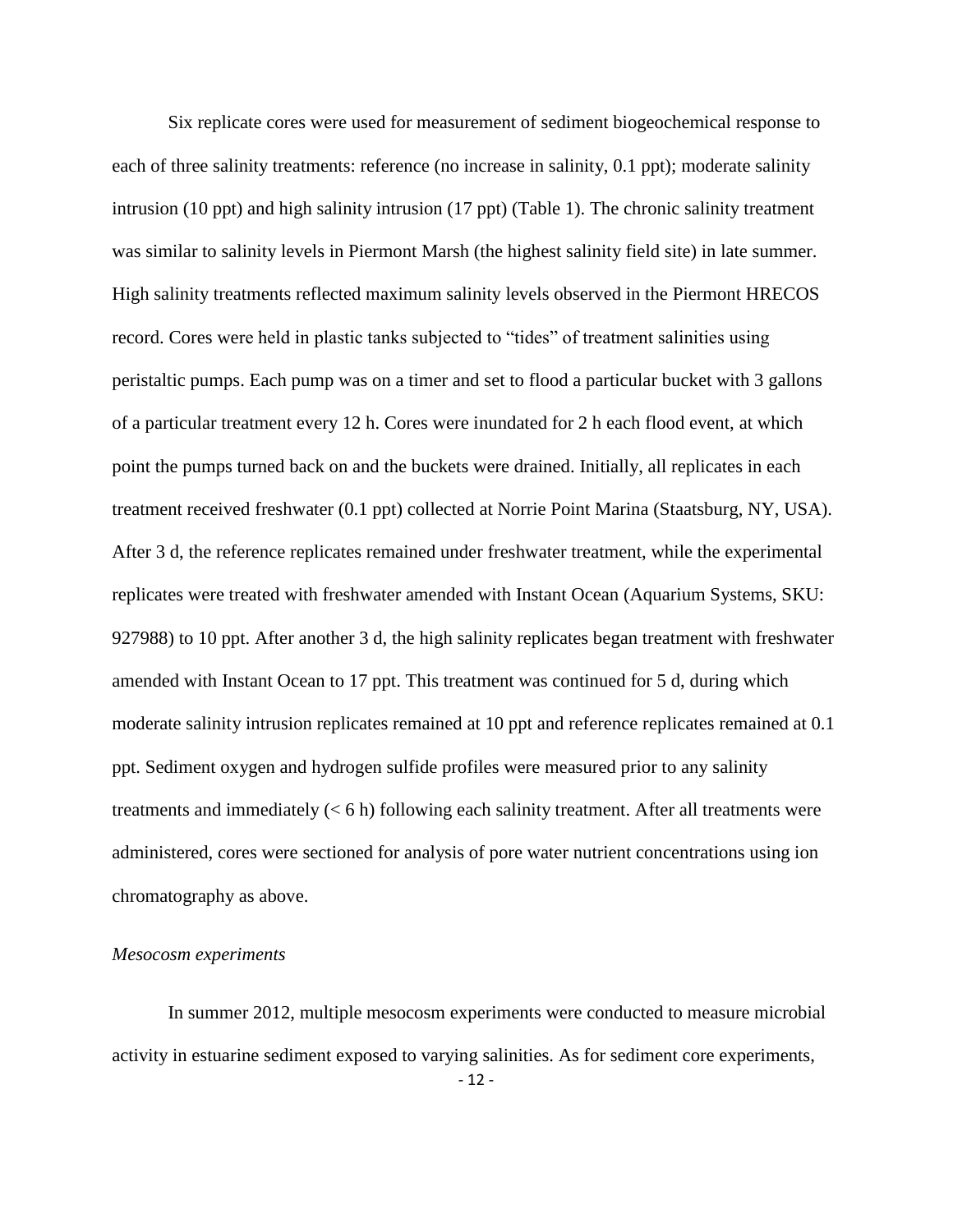mesocosm experiments used sediment and water obtained from Constitution Marsh (< 1 ppt; Figure 1), the lowest salinity field site. Specifically, top sediment (0 - 5cm) was collected from several randomly selected locations within the field site and homogenized with a 2.38 mm sieve. Bulk water was collected from the Hudson River directly adjacent to Constitution Marsh. Two buckets of sediment (5 gallons each) and 2 carboys of river water (5 gallons each) were transported from the field site directly to the laboratory, where they were refrigerated until the start of experiments. Sediment assays were conducted for measurement of nitrification and denitrification rates as well as ammonium and nitrate uptake rates in response to salinity.

Nitrification was measured using nitrapyrin as a nitrification inhibitor (Powell and Prosser, 1985). Glass beaker (250 ml) mesocosms were filled with 30 ml of bulk water and 10  $\text{cm}^3$  of homogenized sediment. A total of 5 salinity treatments were applied: 0, 8, 16, 24, and 30 parts per thousand (ppt) salinity by amending Hudson River bulk water with Instant Ocean (Aquarium Systems, SKU: 927988). Each treatment consisted of 12 randomly paired replicates, 6 of which received 50 µl of nitrapyrin (2-chloro-6-[trichloromethyl]-pyridine), an inhibitor of ammonium monooxygenase, dissolved in dimethyl sulfoxide (DMSO). The remaining 6 replicates of each treatment received 50 µl of DMSO. Samples were incubated for 3 d at room temperature, with manual stirring every day to ensure mesocosms remained oxic. After incubation, 5 ml of 1N potassium chloride (KCl) was added to each mesocosm to extract ammonium from sorption sites. After a 30 min KCl incubation, water samples were collected, filtered (Whatman GF/F, 0.7 µm pore size), and analyzed for ammonium via the phenol hypochlorite method on a Shimadzu dual-beam spectrophotometer (Aminot, et al., 1997; Solarzano 1969; Strauss and Lamberti 2000). Nitrification rates were calculated as the difference

- 13 -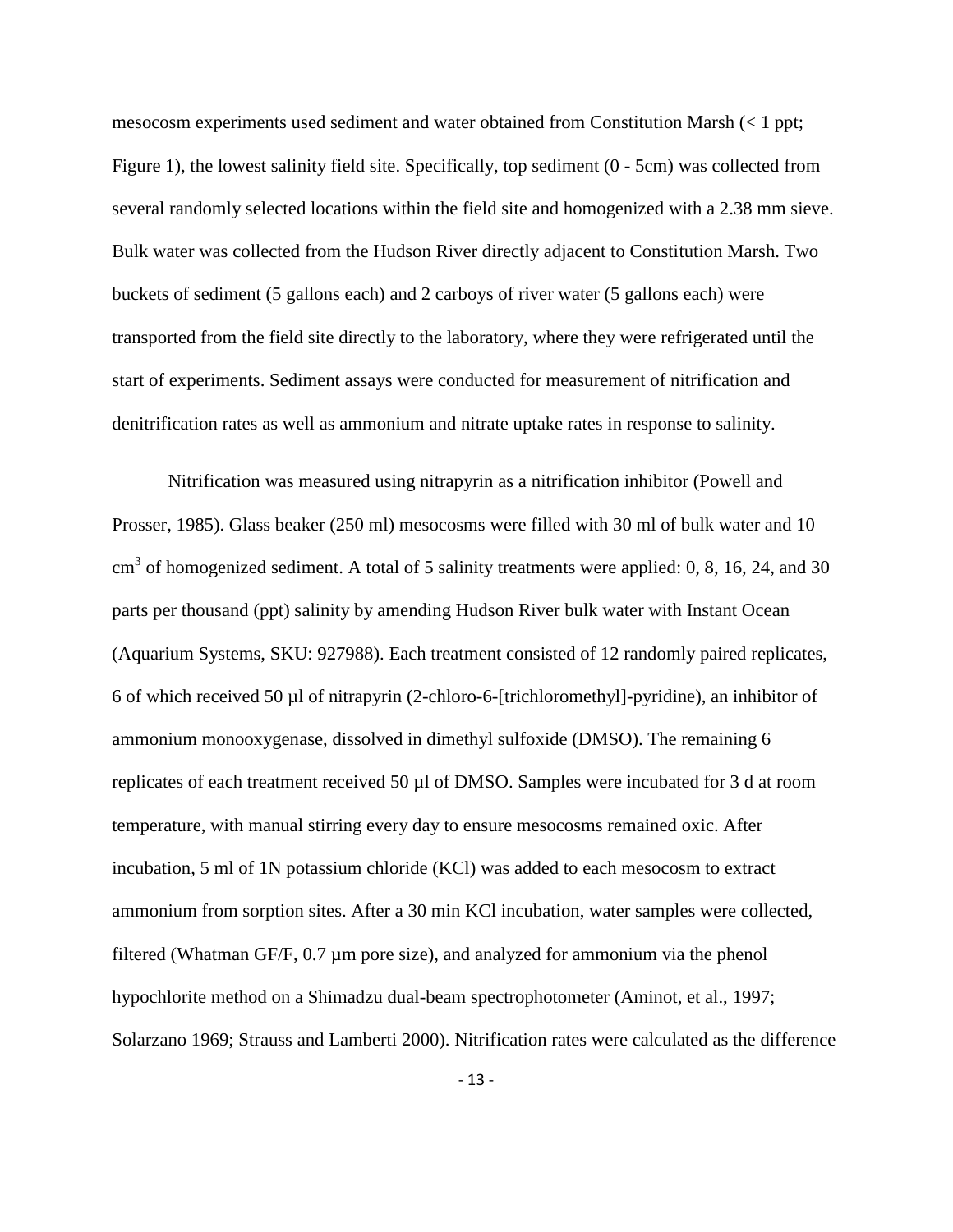in the NH<sub>4</sub><sup>+</sup>-N concentrations between paired nitrapyrin and DMSO sample replicates and expressed per unit of dry mass sediment in each mesocosm.

Net nutrient uptake was measured as change in concentration per unit time and mass (Kemp and Dodds 2002; Bunch and Bernot 2012). Rates of nitrate and ammonium uptake by the sediment microbial community were measured under the same salinity treatments used in the nitrification assay. For each treatment (0, 8, 16, 24, and 30 ppt), 3 replicates were prepared. In 50 ml falcon tubes, 30 ml of river water were added to 10  $\text{cm}^3$  of homogenized sediment. Initial water samples were collected, filtered as above and frozen at the beginning of the experiment. After 3 d incubation at room temperature, final filtered water samples were collected. Nitrate concentrations were analyzed via ion chromatography (Dionex 3000; Eaton et al. 2005) and ammonium concentrations were measured by the phenol hypochlorite method using a Shimadzu dual-beam spectrophotometer (Aminot, et al., 1997; Solarzano 1969; Strauss and Lamberti 2000). Uptake rates for each analyte were calculated as the difference between initial and final concentration divided by incubation time and mass dry sediment.

- 14 - Denitrification response to salinity was measured using the acetylene inhibition technique (Yoshinari and Knowles, 1976). Salinity treatments were prepared as for the uptake and nitrification assays (Hudson River water amended with Instant Ocean). Treatments consisted of a freshwater treatment (0 ppt), as well as low (7 ppt), medium (15 ppt), and high (30 ppt) salinity treatments. Four replicates of each treatment and 4 controls (no acetylene added) were prepared in 250 ml glass flasks with gas-tight caps equipped with rubber septa. Each flask was prepared with 50 cm<sup>3</sup> of homogenized sediment and then filled to the 150 ml mark with river water of the appropriate salinity. After purging each bottle with nitrogen  $(N_2)$  for 5 min, potassium nitrate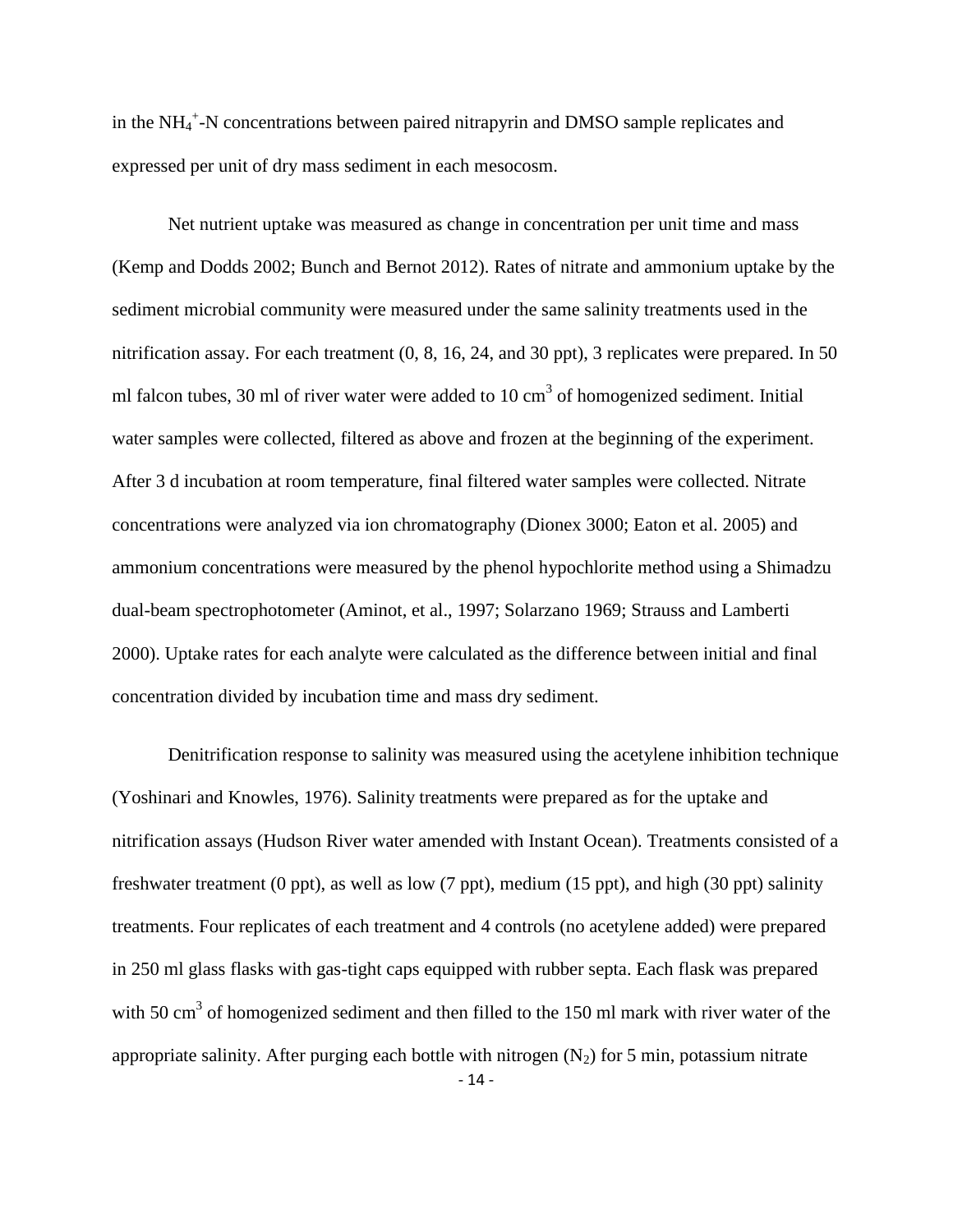was added to achieve a concentration of  $1.4 \text{ mg KNO}_3/\text{L}$  and glucose was added to a concentration of 1 g  $C_6H_{12}O_6/L$  to ensure nutrient saturation. Acetylene was injected into each flask to obtain a partial pressure of 10 kPa (30 ml  $C_2H_2$  per flask). Flasks were then shaken and allowed to equilibrate for 30 min before initial samples were collected. Extracted initial gas samples (3 ml) were transferred to gas-tight serum vials. Each bottle then received an injection of 3 ml of  $N_2$  with 10% acetylene (C<sub>2</sub>H<sub>2</sub>) to adjust partial pressure. Samples were incubated at room temperature for 5 h before final samples  $(T_f)$  were collected. Samples and standards were analyzed via gas chromatography using a Shimadzu GC-14B gas chromatograph with a Tekmar Dohrmann headspace autosampler 7000.

## *Statistics*

Differences in bulk and pore water nutrient concentrations among field sites were analyzed using Analysis of Variance (ANOVA) followed by Tukey's test for pairwise comparisons. Sediment biogeochemical dynamics were quantified as the mean, minimum, and maximum analyte concentration for each sediment profile and also compared using ANOVA. Changes in microbial activity in response to salinity were assessed using linear and non-linear regression models. All statistical analyses were conducted using Sigmaplot 12.0 graphing and analysis software.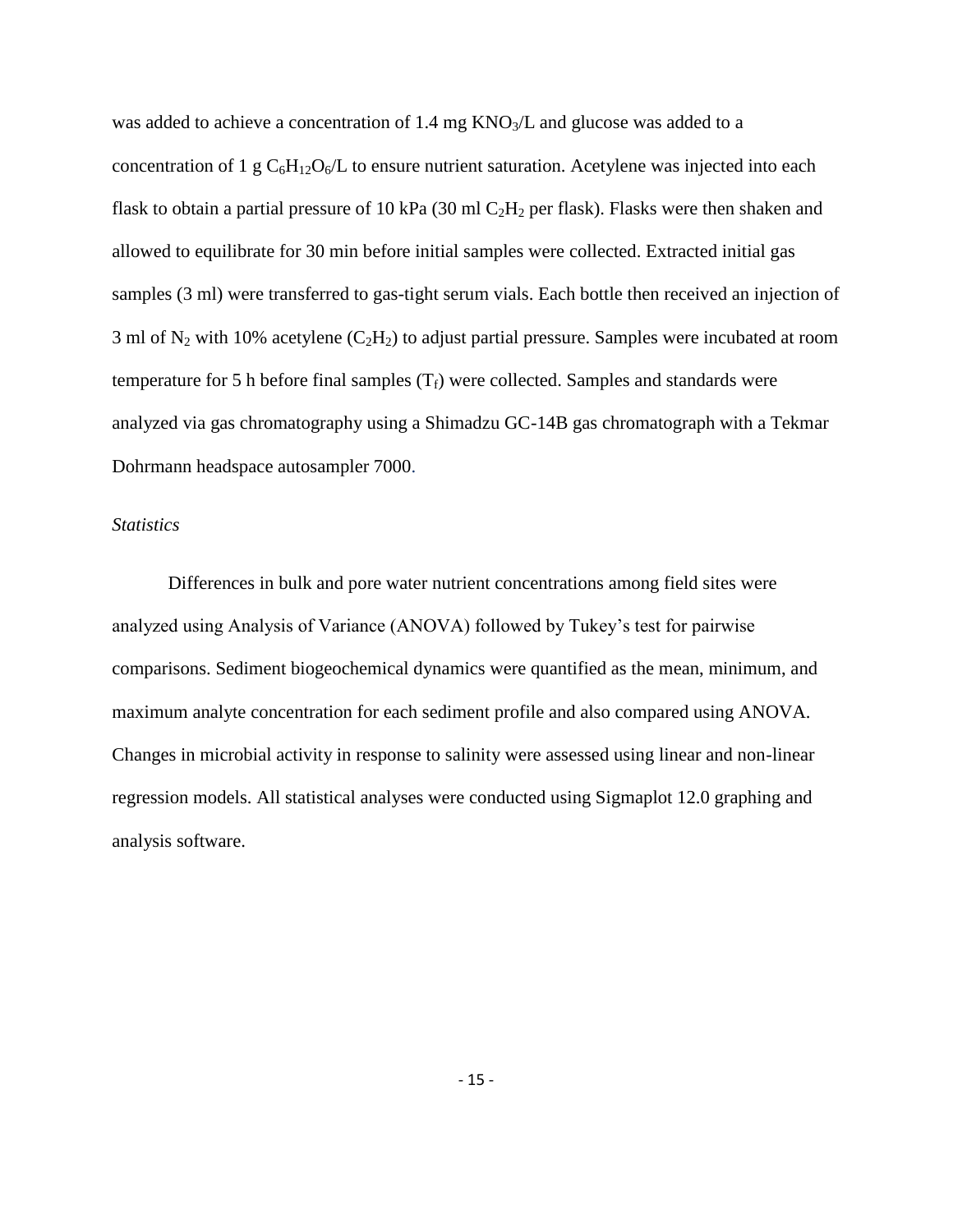#### **Results**

#### *Bulk and pore water chemistry*

Bulk water chloride concentrations ranged from 1.00 mg Cl/L at Constitution in spring to 4.47 mg Cl/L at Piermont in summer (Figure 2). Bulk water chloride concentrations did not vary among sites in spring (mean = 1.27 mg Cl/L) but did significantly increase down-river in summer with Constitution having the lowest concentrations (0.91 mg Cl/L) and Piermont having the highest concentrations ( $p = 0.031$ ; Figure 2). Between spring and summer, bulk water chloride concentrations remained relatively consistent at Constitution Marsh (mean = 0.79 mg Cl/L) but at Iona and Piermont marshes, there was a ~4-fold increase in salinity between spring and summer (Figure 2). Pore water chloride concentrations mirrored bulk water patterns and were not significantly different among sites in spring. In summer, pore water chloride concentrations doubled from 0.91 mg Cl/L at Constitution to 6.25 mg Cl/L at Piermont (Figure 2).

Bulk water sulfate concentrations ranged from 0.06 mg  $SO_4^2/L$  at Constitution in summer to 0.65 mg  $SO_4^2/L$  at Piermont Marsh in summer. Similar to chloride concentrations, bulk and pore water sulfate concentrations did not vary among sites in spring (mean = 0.15 and 0.17 mg  $SO_4^2/L$ , respectively; Figure 2). However, in summer, bulk and pore water sulfate concentrations were significantly higher at Piermont marsh. Specifically, Piermont bulk water sulfate concentrations (0.65 mg  $SO_4^2/L$ ) were ~10 x greater than Constitution Marsh in summer  $(0.06 \text{ mg } SO_4^2/L; \text{ Figure 2}).$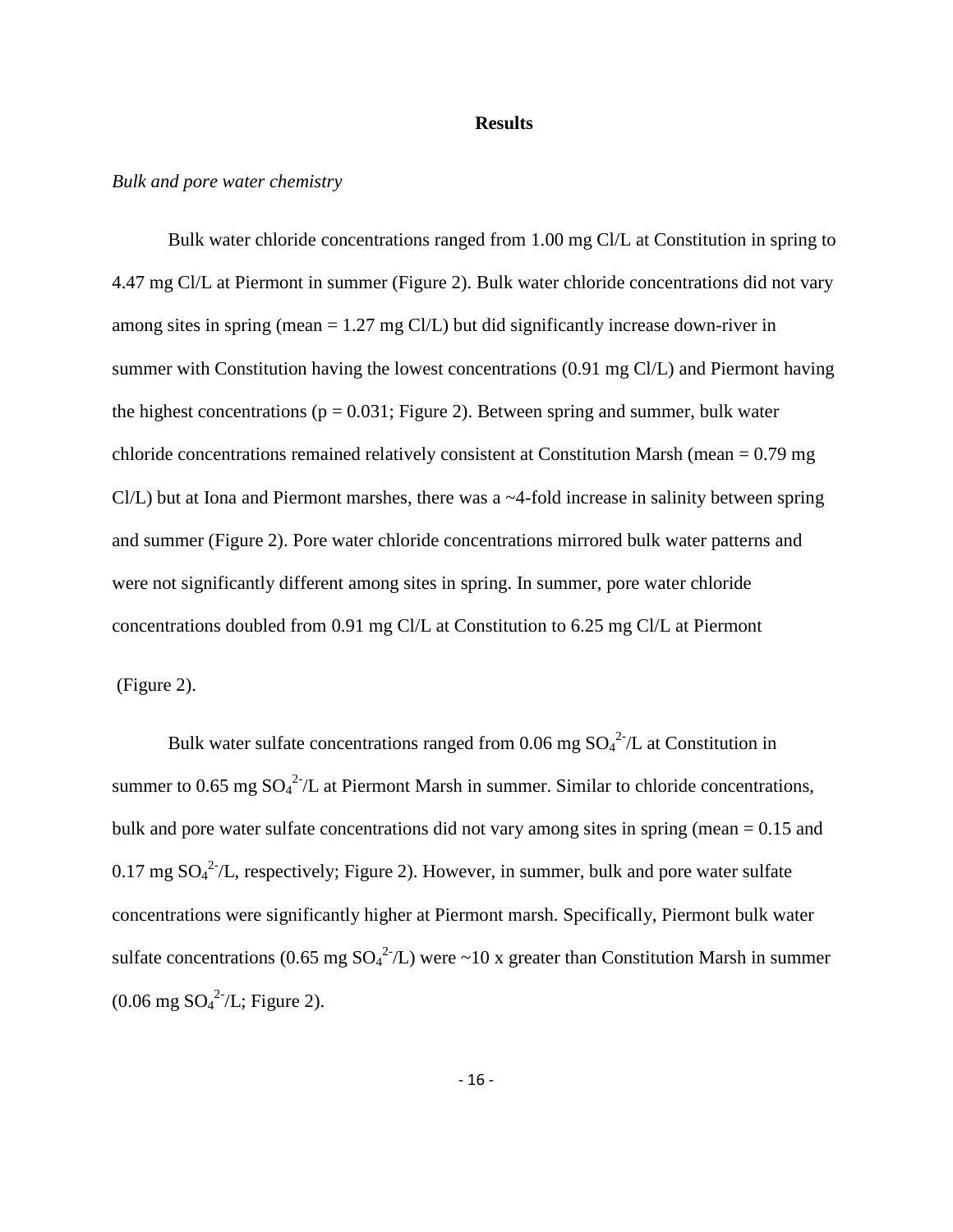No significant differences in nitrate and phosphate concentrations were identified among sites or between seasons ( $p > 0.05$ ; Table 2). Across sites and season, bulk water nitrate ranged from  $0.007 - 0.021$  mg NO<sub>3</sub>/L and phosphate ranged from  $0.036 - 0.102$  mg PO<sub>4</sub>/L. In pore water, nitrate ranged from  $0.007 - 0.013$  mg NO<sub>3</sub>/L and phosphate ranged from  $0.037 - 0.147$ mg PO4/L.

## *Sediment oxygen dynamics*

In spring 2011, sediment oxygen concentrations did not vary among study sites ( $p >$ 0.05; Figure 4). Mean sediment oxygen concentration at Piermont was  $0.8 \text{ mg } O_2/L$ , while the other 4 sites ranged from 2.2 mg  $O_2/L$  (Manitou) to 2.4 mg  $O_2/L$  (Constitution; Figure 4). However, in spring 2012, sediments at Piermont Marsh had higher mean oxygen concentrations (3.2 mg O<sub>2</sub>/L) than Constitution Marsh (1.5 mg O<sub>2</sub>/L;  $p < 0.001$ ; Figure 4). Maximum and minimum  $O_2$  concentrations also followed this trend during spring 2012 sampling. At Piermont, mean maximum concentrations (4.8 mg  $O_2/L$ ) were nearly 2x higher than at Constitution Marsh (2.9 mg O<sub>2</sub>/L; p = 0.037; Figure 4). Similarly, minimum values at Piermont Marsh (mean = 3.0) mg  $O_2/L$ ) were 2 fold higher than the minimum of 1.4 mg  $O_2/L$  measured at Constitution (p < 0.001; Figure 4).

In both years, summer sampling documented spatial variability in sediment oxygen. In 2011, mean sediment oxygen concentration was higher at Constitution Marsh (4.3 mg O<sub>2</sub>/L; p < 0.001; Figure 4) relative to the other sites. Specifically, mean sediment oxygen at Constitution was 2x higher than Iona Marsh (1.8 mg  $O_2/L$ ) and over 3x higher than Con Hook (1.4 mg  $O_2/L$ ) and Piermont (1.3 mg  $O_2/L$ ; Figure 4). There was no significant variation in maximum sediment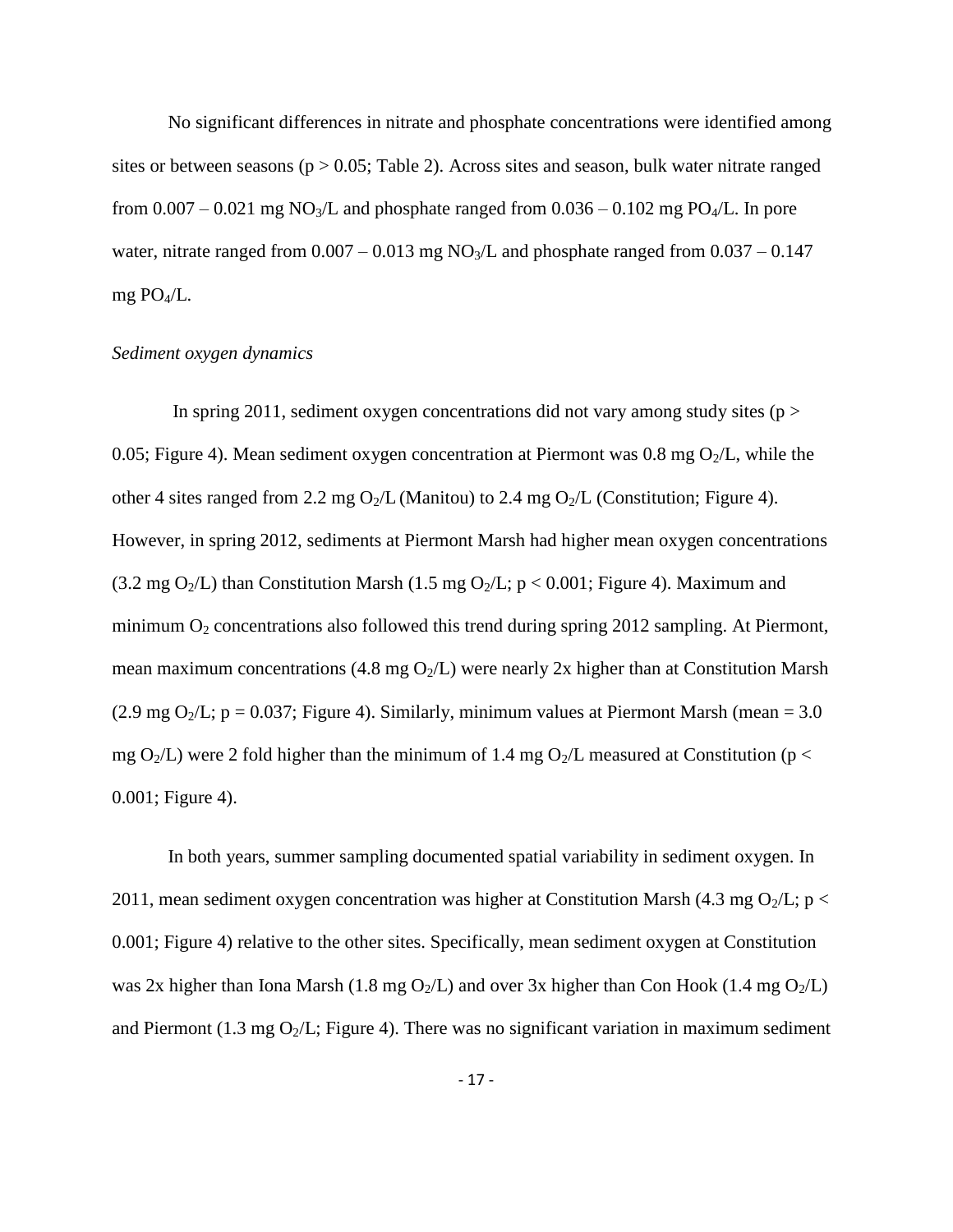oxygen concentrations among in summer 2011, with values ranging from 8.2 mg  $O_2/L$  (Con Hook) to 10.3 mg O<sub>2</sub>/L (Constitution;  $p > 0.05$ ; Figure 4). In contrast to 2011 summer sampling, in summer 2012 Iona Marsh had lower mean oxygen concentrations  $(0.9 \text{ mg } \text{O}_2/\text{L})$  compared to other sites (1.6 mg  $O_2/L$ ; p < 0.001). As with mean concentrations, maximum  $O_2$  concentrations only deviated statistically at Iona Marsh ( $p < 0.001$ ). Concentrations at Iona reached a maximum of 10.5 mg  $O_2/L$ , but were lower at the remaining 4 sites, which ranged from 2.2 mg  $O_2/L$ (Manitou) to 2.5 mg  $O_2/L$  (Con Hook; Figure 8). In 2011, sediment oxygen varied temporally only in Piermont Marsh and decreased from spring (1.8 mg  $O_2/L$ ) to summer (1.3 mg  $O_2/L$ ; p < 0.001; Figure 4).

#### *Sediment hydrogen sulfide dynamics*

In spring 2011, a wide range of sulfide concentrations were recorded across study sites. With the exception of Con Hook Marsh (mean = 8.1 mg H<sub>2</sub>S/L), sediment H<sub>2</sub>S concentrations were lowest in the upstream sites, ranging from 0.64 mg  $H_2S/L$  at Iona Marsh to 1.53 mg  $H_2S/L$ at Constitution (Figure 6). These gave way to elevated concentrations at the brackish end of the salinity gradient (Piermont Marsh; mean = 5.5 mg  $H_2S/L$ ; p < 0.05; Figure 6). By contrast, mean sediment  $H_2S$  concentrations were below the limit of detection at all study sites during spring 2012 sampling (Figure 6). Despite mean concentrations falling below the detectable limit,  $H_2S$ was detected in isolated sites at both Constitution and Piermont marshes during spring 2012. Maximum concentrations reached 0.57 mg  $H_2S/L$  and 0.19 mg  $H_2S/L$  at Constitution and Piermont, respectively, though statistically there was no difference between these values ( $p >$ 0.05; Figure 6). 2012 spring data are not available for Con Hook, Manitou, or Iona marshes.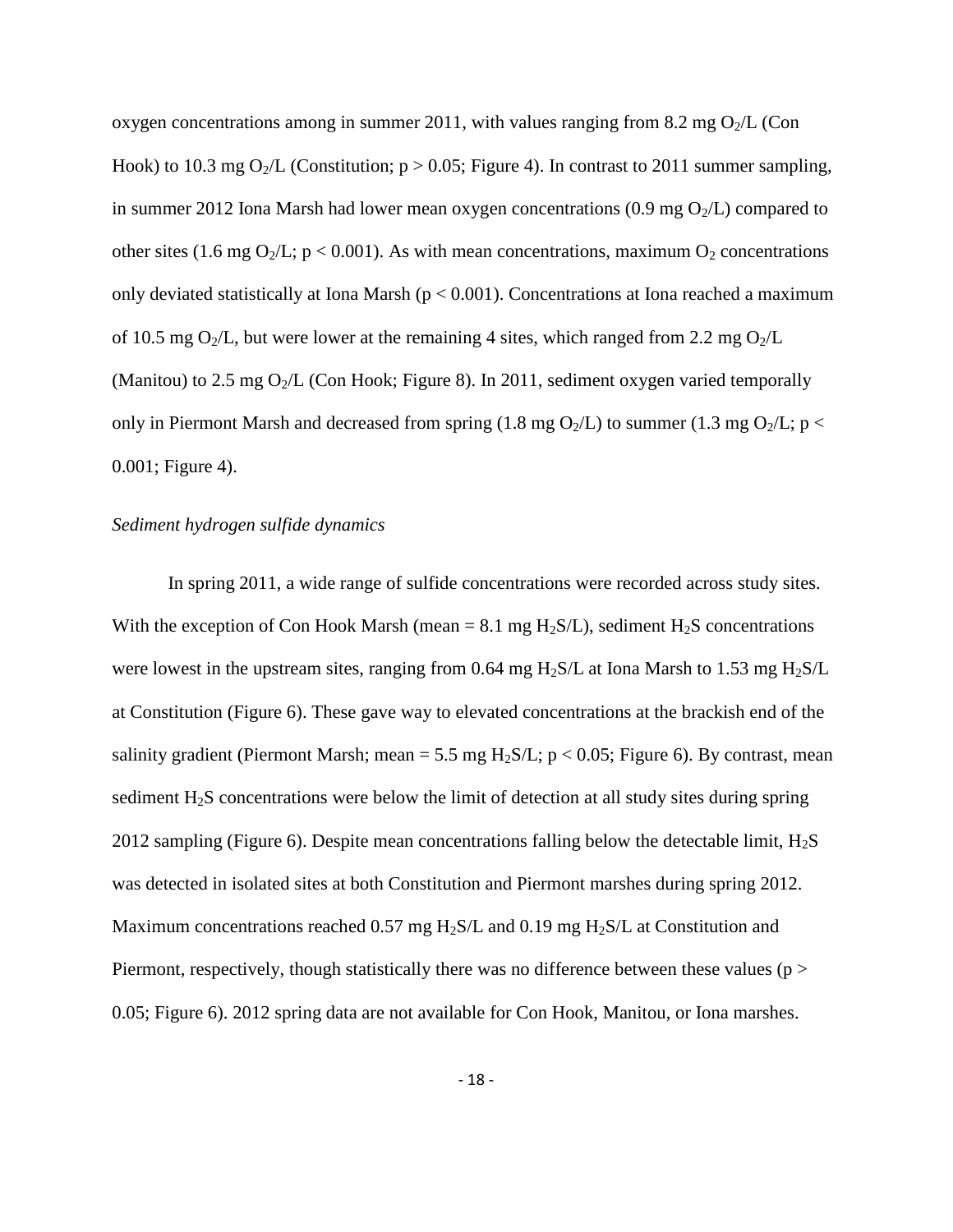Sediment  $H<sub>2</sub>S$  concentrations measured during summer 2011 did not vary across sites ( $p$ )  $> 0.05$ ), nor did they vary temporally from spring 2011 values ( $p > 0.05$ ; Figure 6). Sediment  $H<sub>2</sub>S$  was highest at Iona Marsh (mean = 7.2 mg  $H<sub>2</sub>S/L$ ), while the remaining 3 sites exhibited mean concentrations ranging from 3.7 mg  $H_2S/L$  (Constitution) to 6.7 mg  $H_2S/L$  at (Con Hook; Figure 6). Summer 2011 data are not available for Manitou Marsh. Similarly to Spring 2012 observations, Summer 2012 sediment  $H_2S$  concentrations were below detection limit at all study sites (Figure 6). Unlike Spring 2012, however, there were no detectable spikes in  $H_2S$ concentrations in any of the replicate profiles for any of the sites visited during Summer 2012.

#### *In vitro core experiments*

Mean sediment  $O_2$  concentrations did not respond to variations in the salinity of overlying water ( $p > 0.05$ ; Figure 8). During all three phases of the experiment, mean  $O_2$ concentrations were not influenced by seawater manipulation. The lowest mean concentration was measured in the freshwater replicates (0.1 ppt) during days  $4 - 6$  (phase II) of the experiment (mean  $= 1.48$  mg O<sub>2</sub>/L) and concentrations peaked in cores flooded with a salinity of 10 ppt during days  $7 - 11$  (phase III; mean = 2.32 mg O<sub>2</sub>/L; Figure 8). In addition to limited variation within each phase of the experiment, the individual treatment groups also did not differ across phases of the experiment. Mean  $O_2$  concentrations in freshwater replicates ranged from 1.48 mg  $O_2/L$  (phase two; days 4 - 6) to 1.9 mg  $O_2/L$  (phase one; days 1 – 3; Figure 8). In moderate salinity treatments (10 ppt), mean core oxygen ranged from 2.2 mg  $O_2/L$  (phase two; days 4 - 6) to 2.32 mg O<sub>2</sub>/L (phase three; days  $7 - 11$ ; Figure 8). Lastly, the range of mean O<sub>2</sub> concentrations in high salinity replicates was 1.66 mg  $O_2/L$  (phase one; days 1 - 3) to 2.17 mg  $O_2/L$  (phase two; days 4 -6; Figure 8).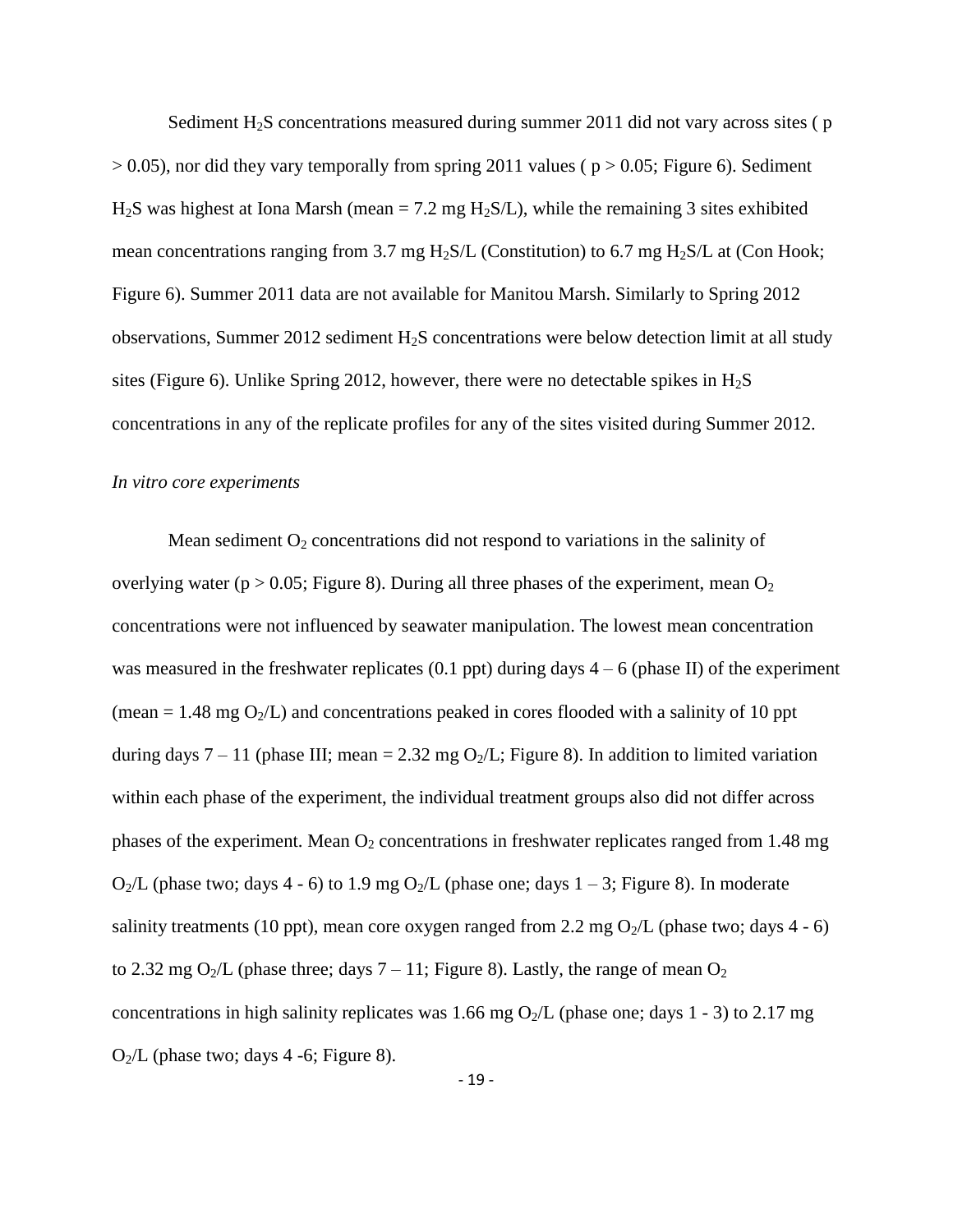Unlike sediment  $O_2$ , sediment  $H_2S$  concentrations in experimental cores responded consistently to salinity treatments. During all three phases,  $H_2S$  concentrations in the freshwater replicates were below the detection limit of the equipment  $(\sim 0.01 \text{ mg } H_2\text{S/L}; \text{Figure 8}).$ Replicates exposed to a moderate salinity treatment did not vary from phase I to phase II, ranging from below detection limit during phase II to 0.1 mg  $H_2S/L$  in phase I. However, during phase III, H<sub>2</sub>S concentrations increased 5 fold in moderated salinity cores to 0.6 mg H<sub>2</sub>S/L (p < 0.01; Figure 8). The high salinity treatment group responded similarly. Specifically, concentrations of sediment H<sub>2</sub>S were similar during phase I (mean =  $0.61$  mg H<sub>2</sub>S/L) and phase II (mean =  $0.41$  mg H<sub>2</sub>S/L), but concentrations measured during phase III were 2x higher than those in either of the initial two phases (mean = 1.2 mg  $H_2S/L$ ; p < 0.01; Figure 8).

## *Mesocosm experiments*

Nitrification rates in freshwater sediments were higher than rates observed in sediments flooded with saline water (mean =  $0.4 \mu g NH_4^+$ -N gdm<sup>-1</sup> d<sup>-1</sup>; p < 0.001; Figure 9). The three middle salinity treatments (8, 16, and 24 ppt) did not differ from one another ( $p > 0.05$ ). Calculated rates were below zero in each of these sediments, indicating the absence of nitrification ( $R^2 = 0.753$ ; p < 0.001; Figure 9).

Similar to nitrification, denitrification in mesocosm sediments were also affected by salinity treatments ( $p < 0.001$ ;  $R^2 = 0.91$ ; Figure 9). The highest denitrification rates were observed in freshwater sediments (mean =  $6.12 \mu g N_2O-N gdm^{-1} d^{-1}$ ; Figure 9). Rates then decreased as the overlying water became more saline. Sediments in the low salinity treatment (7 ppt) denitrified at a rate of 3.84  $\mu$ g H<sub>2</sub>S/L, while those subjected to the moderate treatment of 15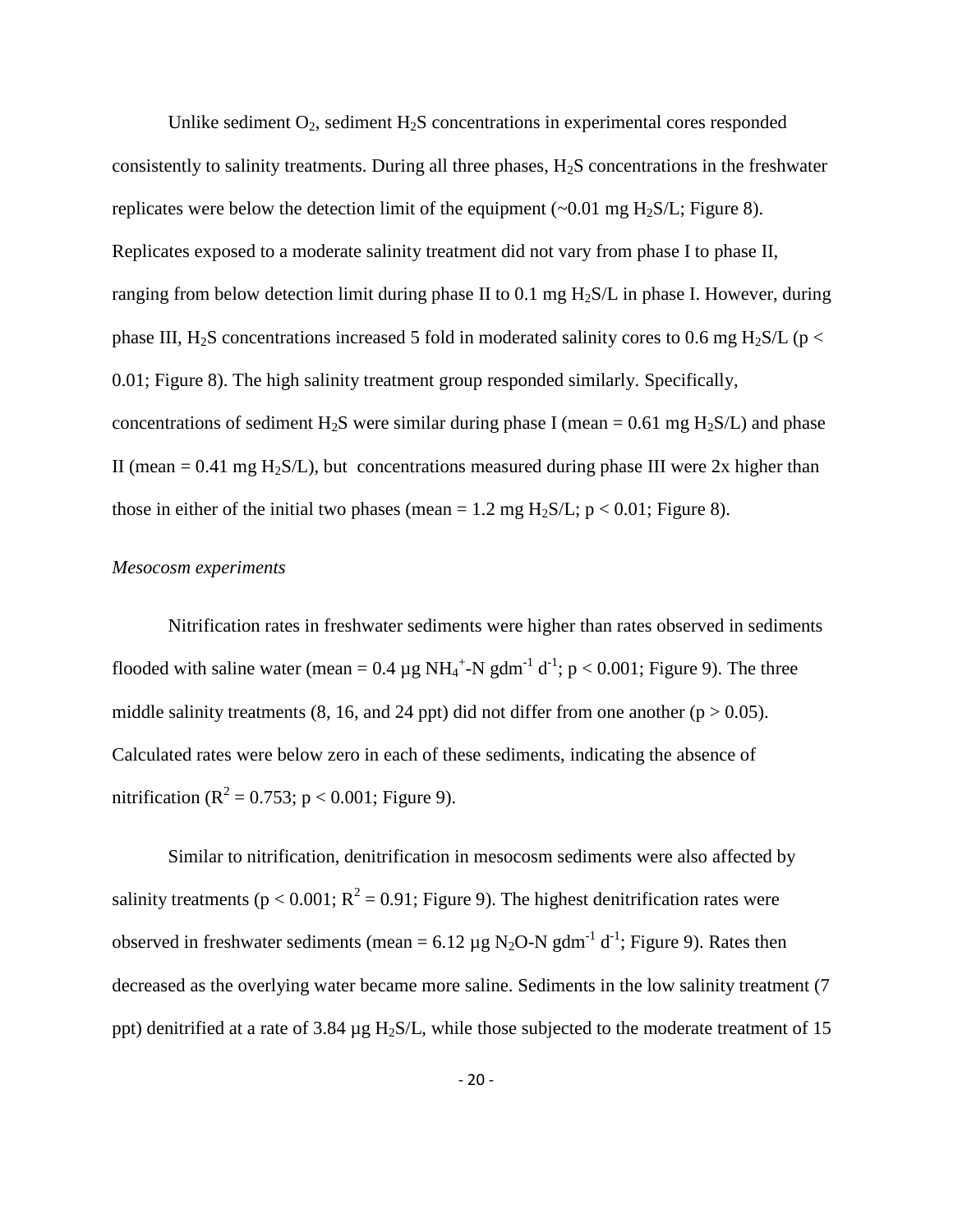ppt had mean denitrification of 2.84  $\mu$ g H<sub>2</sub>S/L (Figure 9). Finally, denitrification rates reached minimum levels when sediments were subjected to the high salinity treatment of 30 ppt (mean  $=$  $1.57 \mu$ g H<sub>2</sub>S/L; Figure 9).

Unlike nitrification and denitrification, net assimilation of both  $NO_3^-$  and  $NH_4^+$  were not influenced by changes in the salinity of overlying water ( $p > 0.05$ ). Rates of net NO<sub>3</sub> uptake ranged from negative values (net remineralization; -0.001  $\mu$ g NO<sub>3</sub><sup>-</sup>N gdm<sup>-1</sup> d<sup>-1</sup>; 24 ppt) to 0.07 NO<sub>3</sub> -N gdm<sup>-1</sup> d<sup>-1</sup> (8 ppt; Figure 9). With respect to net NH<sub>4</sub><sup>+</sup> uptake, the highest rates were measured in the 24 ppt treatment (mean =  $6.26 \text{ NH}_4^+$ -N gdm<sup>-1</sup> d<sup>-1</sup>), while mesocoms exposed to a salinity of 30 ppt had net negative uptake of  $NH_4^+$  (mean = -32.93 NH4<sup>+</sup>-N gdm<sup>-1</sup> d<sup>-1</sup>), indicating a net remineralization of  $NH_4^+$  in these sediments (Figure 9).

## **Discussion**

#### *Pore-water analysis*

Analysis of pore-water chemistry illustrated the contrast in chemical concentrations between the northern end of the salinity gradient and the southern end. In many cases, such as with chloride, sulfate, and nitrate, the three northernmost sites (Iona, Con Hook, and Constitution) had similar pore-water concentrations, whereas Piermont Marsh had significantly different concentrations. The higher chloride and sulfate concentrations in Piermont were expected, as these are the two major ions in salt water and Piermont Marsh contains the highest salinity waters across the study sites. However, Piermont sediments also had higher nitrate concentrations, which would not be directly influenced by saltwater but may be the result of changes in microbial activity (Magalhães et al. 1980). Similarly, pulsed salinity sediment cores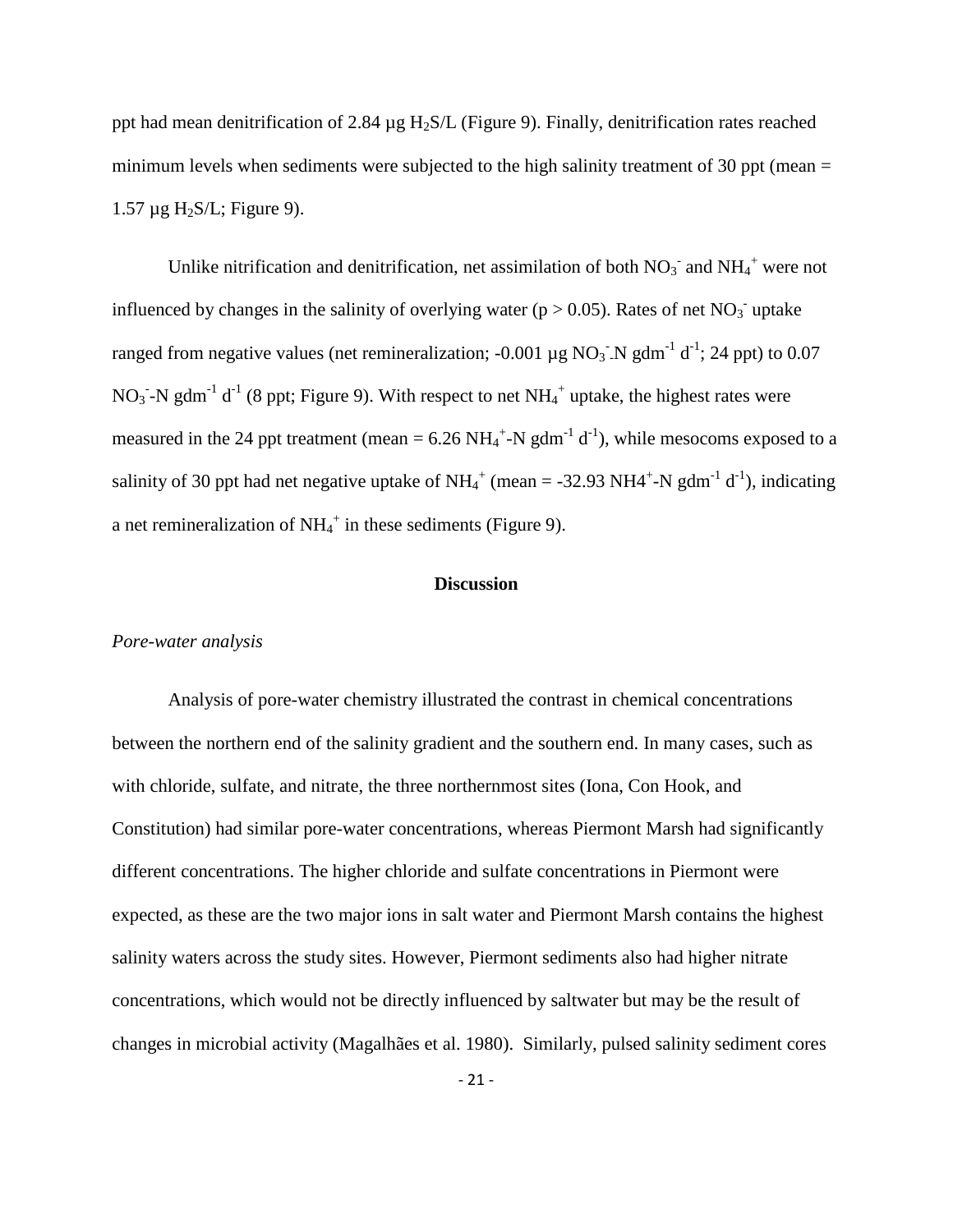exhibited concentrations of chloride, sulfate and nitrate that were higher than the three northernmost sites and comparable to Piermont marsh. Chloride concentrations were higher in Piermont, but sulfate was higher in pulsed cores. Some variation in chemical composition would be expected between artificial seawater and seawater from a natural system. Higher nitrate levels in the higher salinity pulsed core sediments further suggest a relationship between salinity and nitrate concentrations.

The lack of variation in pore-water chemistry among the three northernmost sites (Constitution, Iona, and Con Hook) may be explained by the proximity of these sites to one another (Figure 1). At a distance of nearly 10 miles downstream, Piermont Marsh is by far the southernmost site of the four, whereas Constitution, Con Hook, and Iona Marshes all exist within  $\sim$ 3 miles of one another at the extreme north end of the sampling region. This likely explains the lack of statistical differences between these sites in terms of chloride, sulfate, and nitrate concentrations.

Sediment sulfide concentrations did not follow the trend of higher concentrations at Constitution. Rather, significantly higher sediment sulfide concentrations were measured at Iona Marsh relative to other sites, which was not expected. One possible explanation is that Iona Marsh may retain more water than other sites. As a result, it may be that less sulfide is lost from these sediments, allowing for an accumulation over time and accounting for these higher concentrations.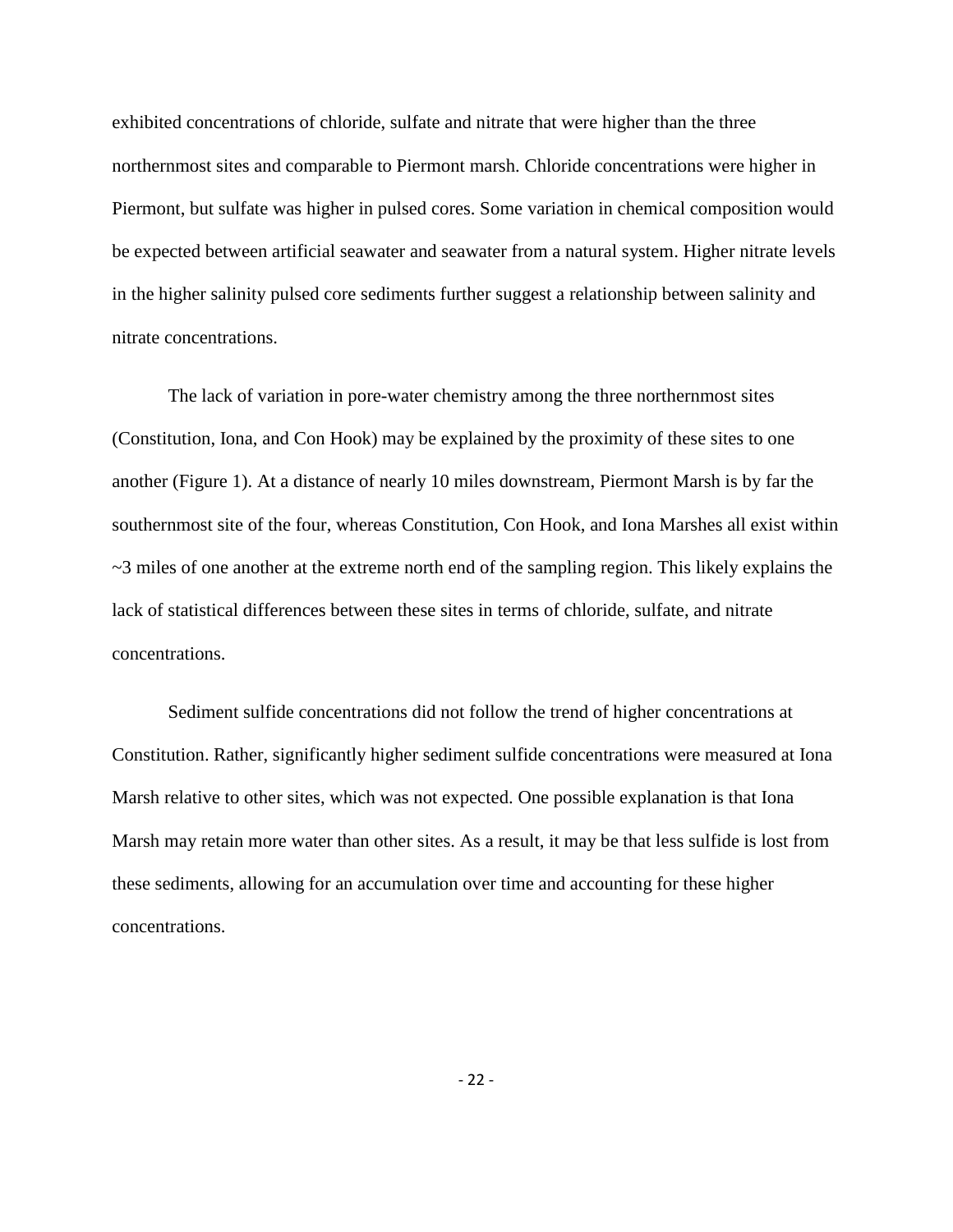### *In situ descriptive sampling: Sediment oxygen dynamics*

The oxygen dynamics reported in the field data are what would be expected, both in terms of maximum and mean  $O_2$  concentrations. Maximum oxygen concentrations were lower at all sites in the August sampling relative to the June sampling. These data suggest that as the summer progressed, either increased temperatures and/or sediment microbial respiration depleted available oxygen yielding lower oxygen concentrations.

## *In situ descriptive sampling: Sediment sulfide dynamics*

Neither mean nor maximum sediment  $H_2S$  concentrations varied along the anticipated salinity gradient. This lack of variation may be due to all sites having similar sediment microbial communities and potential for reducing sulfate to hydrogen sulfide. However, because Piermont Marsh was the only site in which sulfide was always present (i.e. never below detection level), regular exposure to higher salinity waters may result in greater retention of sulfide by wetland sediments.

#### *In vitro sediment core experiments*

Cores undergoing pulsed salinity treatments exhibited similar biogeochemical activity to Piermont Marsh (highest salinity) sediments. Specifically, maximum and mean oxygen concentrations were similar; however, chronic salinity cores became anoxic at greater sediment depths relative to Piermont Marsh sediment (Figure 8). This may have been an experimental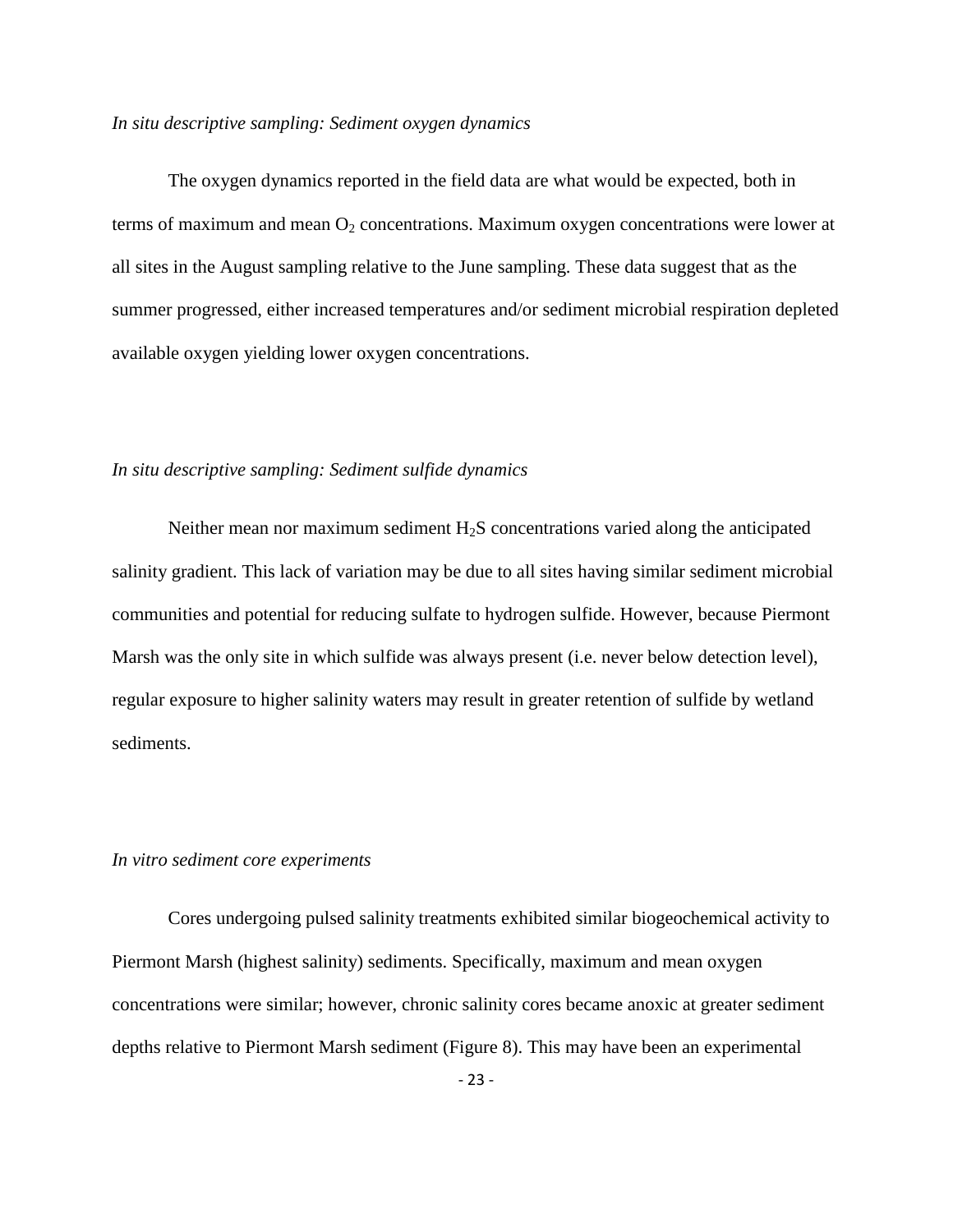artifact, as oxygen may not have diffused as well through experimental sediments contained in the PVC cores during the experiments. Alternatively, the decrease in oxygen diffusion may be the result of the high salinity water flooding the cores, as increased salinity has been shown to decrease oxygen solubility in water (Carpenter 1966).

Sediment sulfide concentrations were also similar between Piermont Marsh and pulsed salinity cores. In addition to comparable mean and maximum sediment sulfide concentrations, these two sediments were the only instances in which sulfide was never completely depleted (Figure 8). Further, sulfide levels in these sediments mimic those reported by previous research. DeLaune et al. (1982) reported sulfide concentrations of 6 mg  $H_2S/L$  in brackish water sediments  $(0.5-18 \text{ ppt})$  and 20 mgH<sub>2</sub>S/L in sediments regularly exposed to seawater (18-30 ppt). Additionally, Baldwin and Mendelssohn (1998) have shown average hydrogen sulfide concentrations of 6.7 mg H2S/L corresponding to a salinity of 6 ppt. Salinities at Piermont Marsh rarely exceeded these levels, as this was an unusually wet year in regard to rainfall.

#### *Mesocosm experiments*

Treatment of wetland sediments with saline water altered sediment nitrogen cycling. Decreases in denitrification appear to be more pronounced as salinity increases. However, the effect of salinity on nitrification seems only to depend on the presence or absence of saline water, with no real difference in the effect amongst treatments of various salinities (Figure 9). Interestingly, these two critical alterations to the nitrogen cycle occur despite no change in the net uptake of either ammonium or nitrate. The fact that  $NH_4^+$  concentrations remain relatively

- 24 -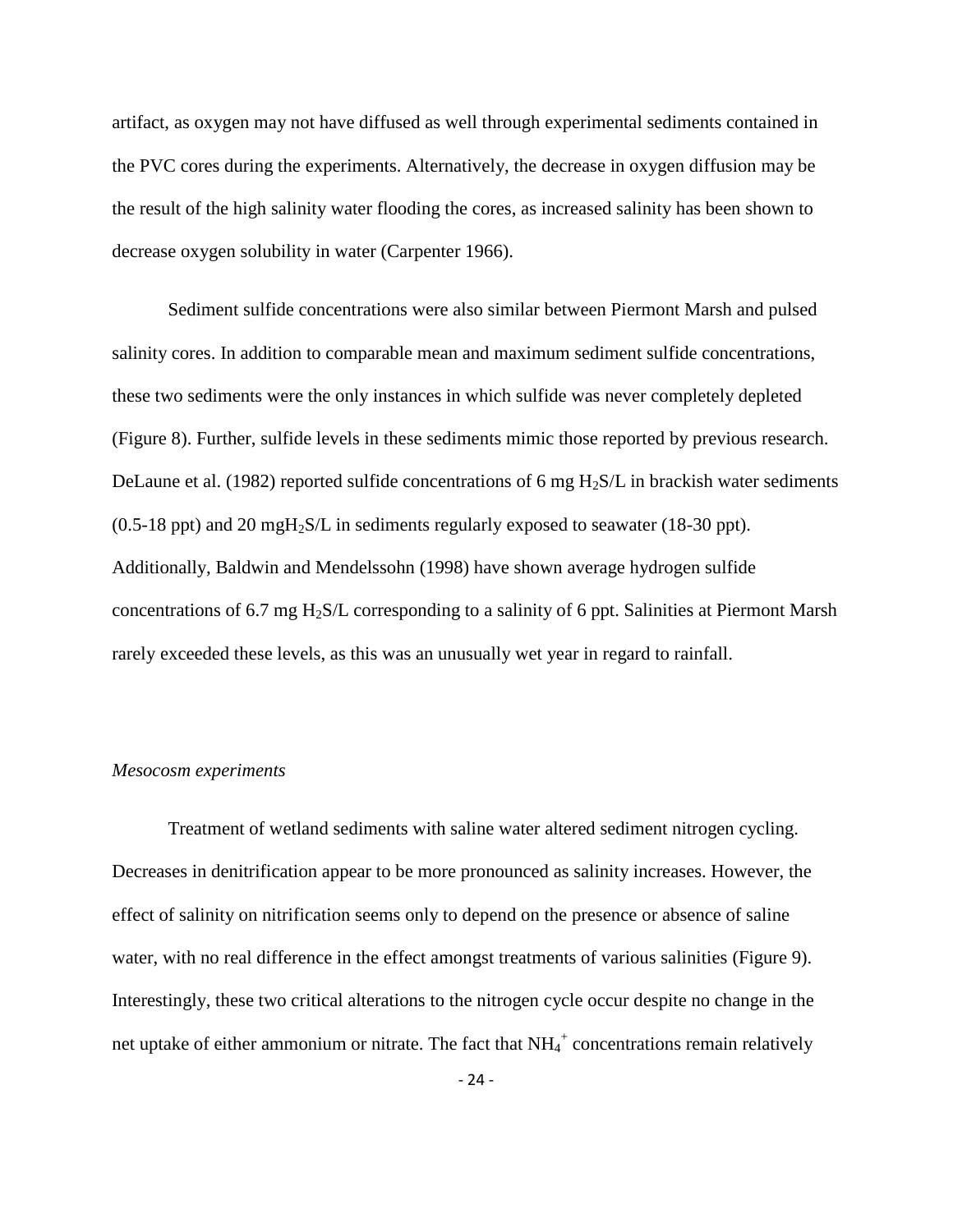constant during treatment with saline water, despite the fact that denitrification slows, is a strong indication that DNRA has become a dominant pathway (relative to denitrification) during salinity intrusion.

## *Conclusions*

These data present potential implications associated with higher salinity waters in tidal freshwater wetland sediments as a result of increases in both nitrate and sulfide concentrations. Exposure to occasional salinity increases and the resultant sulfate reduction is not uncommon throughout the brackish region of the Hudson River estuary; however, consistent exposure to high salinities, as seen in Piermont Marsh, may lead to a greater retention of sulfide, most likely as a result of more constant sulfate reduction. Further, resulting higher concentrations of sulfide will put these wetlands at risk for increased nitrogen retention through a favoring of dissimilatory nitrate reduction to ammonia over denitrification. Also, if the increased sulfate reduction that typically results in high sulfide concentrations is an indication of greater mineralization of organic matter, steady rates of accretion may not be maintained in these wetlands. Furthermore, the continued outpacing of accretion by mineralization may result in the loss of tidally influenced freshwater wetlands of the Hudson River to rising sea levels.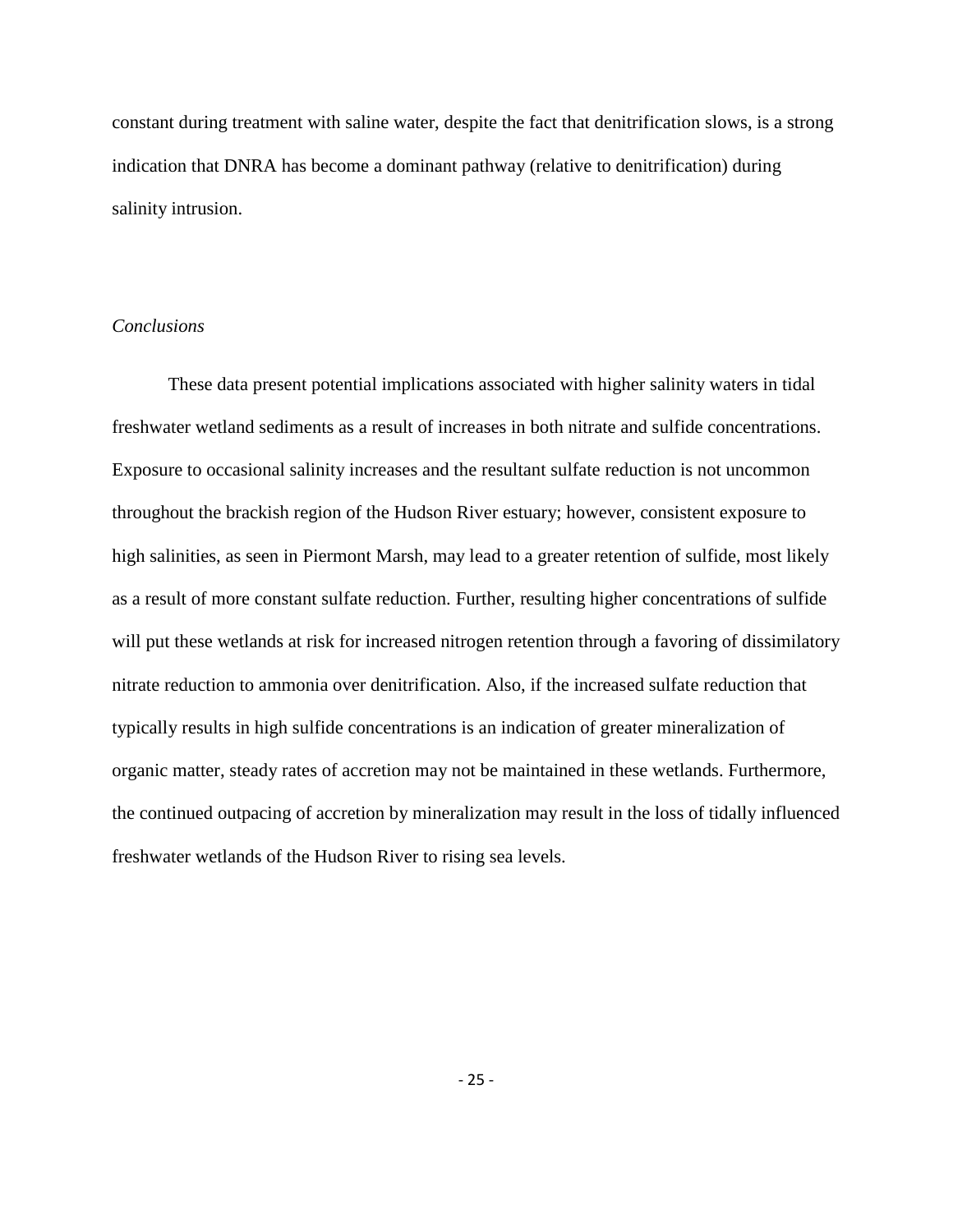#### **References**

- Aminot, A., Kirkwood, D.S., Kerouel, R. 1997. Determination of ammonium in seawater by the indophenol-blue method: evaluation of the ICES NUTS I/C 5 questionaire. Mar. Chem. 56: 59-75
- Arrigoni, A., S. Findlay, D. Fischer, and K. Tockner. 2008. Predicting carbon and nutrient transformations in tidal freshwater wetlands of the Hudson River. Ecosystems 11:790- 802.
- Baldwin, A.H. and I.A. Mendelssohn. 1998. Effects of salinity and water level on coastal marshes: an experimental test of disturbance as a catalyst for vegetation change. Aquatic Botany 61:255-268.
- Barbier, E.B., E.W. Koch, B.R. Silliman, S.D. Hacker, E. Wolanski, J. Primavera, E.F. Granek, S. Polasky, S. Aswani, L.A. Cramer, D.M. Stoms, C.J. Kennedy, D. Bael, C.V. Kappel, G.M.E. Perillo, and D.J. Reed. 2008. Coastal Ecosystem-Based Management with Nonlinear Ecological Functions and Values. Science 319:321-323.
- Brettar, I., Rheinheimer, G. 1991. Dentrification in the central Baltic evidence for  $H_2S$ oxidation as the motor of denitrification at the oxic-anoxic interface. Marine Ecology Progress Series 77:157-69
- Brunet, R.C., and L.J. Garcia-Gil. 1996. Sulfide-induced dissimilatory nitrate reduction to ammonia in anaerobic freshwater sediments. FEMS Microbial Ecology 21:131-138.
- Cai, W., W.J. Wiebe,, Y. Wang, and J.E. Sheldon. 2000. Intertidal marsh as a source of dissolved inorganic carbon and a sink of  $NO<sub>3</sub>$  in the Satilla River-estuarine complex in southeastern U.S. Limnology and Oceanography 45:1743-1752.
- Capone, D.G. and R.P. Kiene. 1988. Comparison of microbial dynamics in marine and freshwater sediments – contrasts in anaerobic carbon catabolism. Limnology and Oceanography 33:725-749.
- Carpenter, J.H. 1966. New measurements of oxygen solubility in pure and natural water. Limnology and Oceanography 12:264-277.
- DeLaune, R.D., C.J. Smith., and W.H. Patrick. 1982. Methane release from Gulf Coast wetlands. Tellus B 35B:8-15.
- Giblin, A.E., N.B. Weston, G.T. Banta, J. Tucker, and C.S. Hopkinson. 2010. The effects of salinity on nitrogen losses from an oligohaline estuarine sediment. Estuaries and Coasts 33:1054-1068.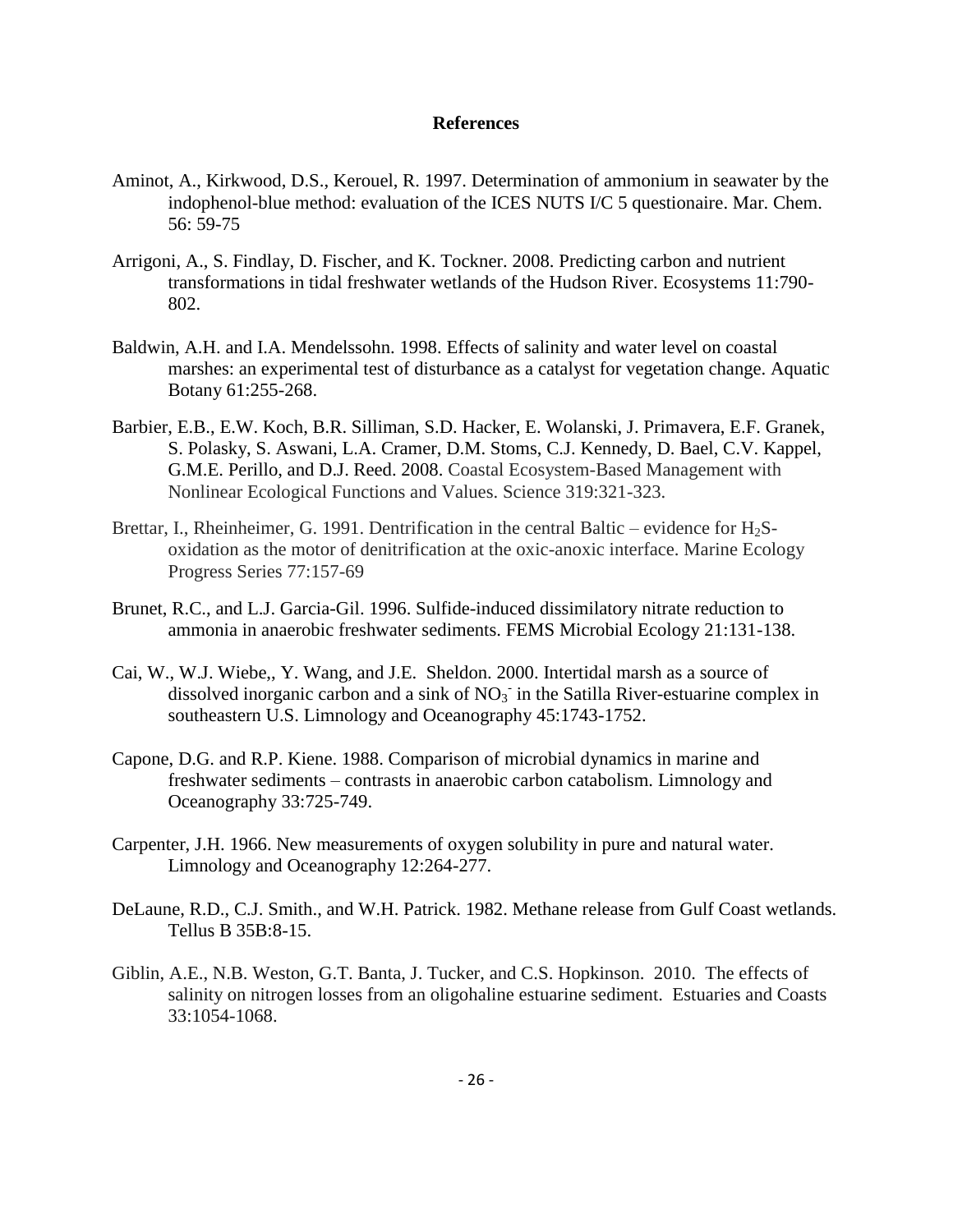- Greene, S.E. 2005. Nutrient removal by tidal fresh and oligohaline marshes in a Chesapeake Bay tributary. MS Thesis. University of Maryland Solomons, MD, 149pp.
- Gribsholt, B., H.T.S. Boschker, E. Struyf, M. Andersson, A. Tramper, L. De Brabandere, S. van Damme, N. Brion, P. Meire, F. Dehairs, J.J. Middelburg, and C.H.R. Heip. 2005. Nitrogen processing in a tidal freshwater marsh: A whole-ecosystem 15N labeling study. Limnology and Oceanography. 50:1945-1959.
- Hamilton, P. 1990. Modelling salinity and circulation for the Columbia River Estuary. Progress in Oceanography 25:113-156.
- Jeroschewski, P., C. Steuckart, and M. Kahl. 1996. An amperometric microsensor for the determination of H2S in aquatic environments. Analytical Chemistry 68:4351-4357.
- Joye, S.B. and J.T. Holibaugh. 1995. Influence of sulfide inhibition of nitrification on nitrogen regeneration in sediments. Science 270:623-625.
- Kelley, C.A., C.S. Martens, and J.P. Chanton. 1990. Variations in sedimentary carbon remineralization rates in the White Oak River estuary, North Carolina. Limnology and Oceanography 35:372-383.
- Kemp, M. and W. Dodds. 2001. Centimeter-scale patterns in dissolved oxygen and nitrification rates in a prairie stream. Journal of the North American Benthological Society 20:347- 357.
- Kiviat, E., S.E.G. Findlay, S., and W. C. Nieder. 2006. Tidal Wetlands of the Hudson River Estuary. pp. ??? in: J.S. Levinton and J.R. Waldman (Eds). The Hudson River Estuary. New York. Cambridge University Press, p. 279.
- Knowles, N. 2002. Natural and management influences on freshwater inflows and salinity in the San Francisco Estuary at monthly to interannual scales. Water Resources Research 38:1289-1299.
- Magalhães, C.M., S.B. Joye,, R.M. Moreira, W.J. Wiebe, and A.A. Bordalo. 1980. Effect of salinity and inorganic nitrogen concentrations on nitrification and denitrification rates in intertidal sediments and rocky biofilms of the Douro River estuary, Portugal. Water Research 39:1783-1794.
- Megonigal, J.P. and S.C. Neubauer. 2009. Biogeochemistry of tidal freshwater wetlands. pp. ??? in: G.M.E. Perillo, E. Wolanski, D.R. Cahoon, and M.M. Brinson (Eds). Coastal Wetlands: An Integrated Ecosystem Approach. Elsevier, p. 535.
- Milly, P.C.D., K.A. Dunne, and A.V. Vecchia. 2005. Global pattern of trends in streamflow and water availability in a changing climate. Nature 438:347-350.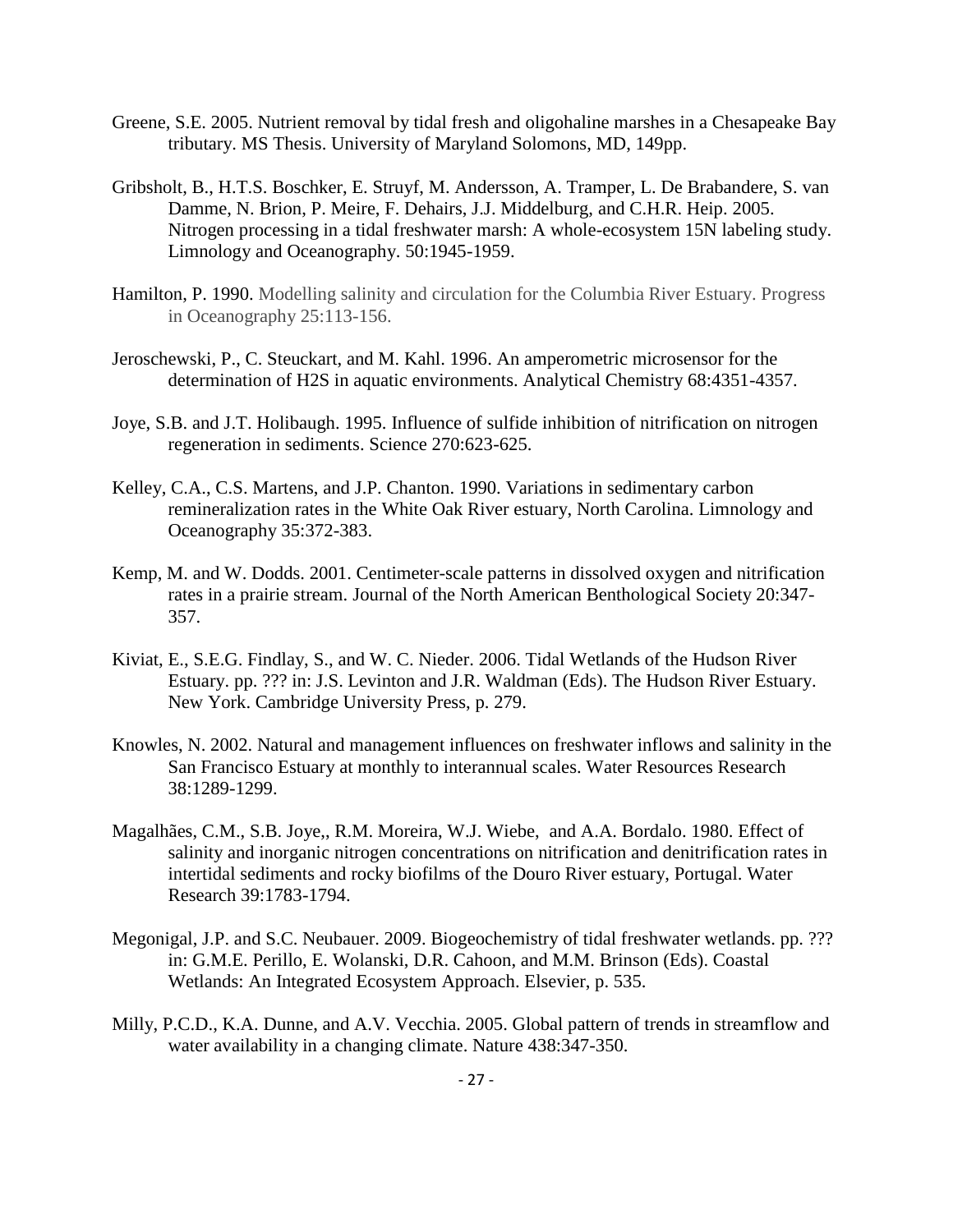- Mitsch, W.J. and J.G. Gosselink. 1993.Wetlands, 2nd Ed. New York. John Wiley & Sons, p. 722.
- Morris, J.T., P.V. Sundareshwar, C.T. Nietch, B. Kjerfve, and D.R. Cahoon. 2002. Responses of coastal wetlands to rising sea level. Ecology 83:2869-2877.
- Neubauer, S.C., K. Givier, S.K. Valentive, and J.P. Megonigal. 2005. Seasonal patterns and plant-mediated controls of subsurface wetland biogeochemistry. Ecology 86:3334-3344.
- Redfield, A.C. 1965. Ontogeny of a salt marsh estuary. Science 147: 50-55.
- Reeburgh, W.S. and D.T. Heggie, 1977. Microbial methane consumption reactions and their effect on methane distributions in freshwater and marine environments. Limnology and Oceanography 22:1-9
- Revsbech, N. and B. Jørgensen. 1986. Microelectrodes: their use in microbial ecology. Advances in Microbial Ecology 9:293-352.
- Seitzinger, S.P. 1988. Denitrification in freshwater and coastal marine ecosystems: Ecological and geochemical significance. Limnology and Oceanography 33:702-724.
- Seitzinger, S.P. and R.W. Sanders. 2002. Bioavailability of DON from natural and anthropogenic sources to estuarine plankton. Limnology and Oceanography 47:353-366.
- Short, F. T., M.W. Davis, R.A. Gibson, C.F. Zimmerman. 1985. Evidence for phosphorus limitation in carbonate sediments of the seagrass Syringodiumfiliforme. Estuarine Coastal Shelf Science 20: 419-430
- Smith, T.M., T.C. Peterson, J.H. Lawrimore, and R.W. Reynolds. 2005. New surface temperature analyses for climate monitoring. Geophysical Research Letters 32:L14712, 4 pp.
- Solarzano, L. 1969. Determination of ammonia in natural waters by the phenolhypochlorite method. Limnol. Oceanogr. 14: 799-801
- Strauss, E.A., Lamberti, G. 2000. Regulation of nitrification in aquatic sediments by organic carbon. Limnol. Oceanogr. 45: 1854-1859
- Weston, N.B., M.A. Vile, S.C. Nebauer, and D.J. Velinsky. 2011. Accelerated microbial organic matter mineralization following salt-water intrusion into tidal freshwater marsh soils. Biogeochemistry 102:135-151.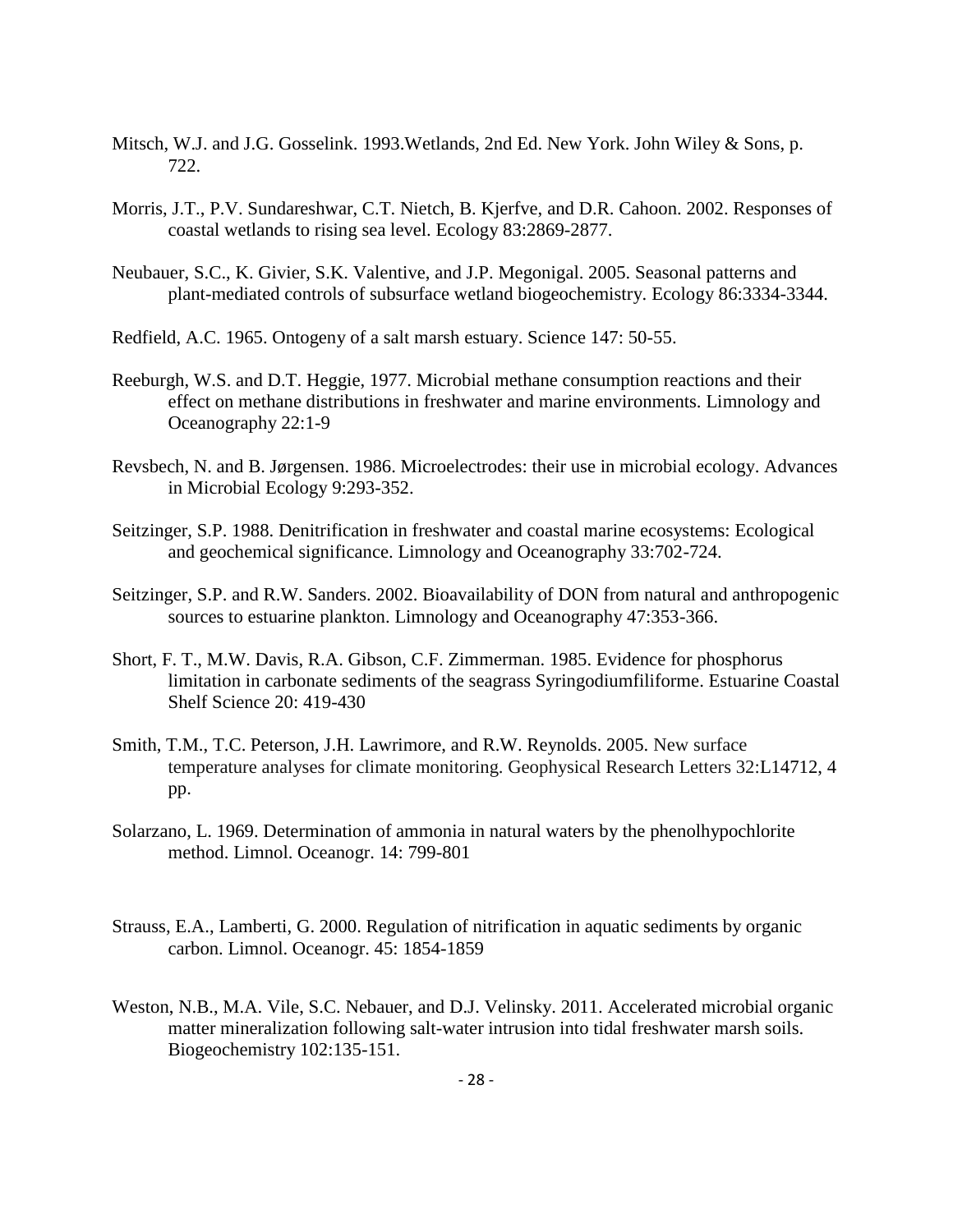- Weston, N.B., Dixon, R.E., Joye, S.B. 2006. Ramifications of increased salinity in tidal freshwater sediments: Geochemistry and microbial pathways of organic matter mineralization. Journal of Geophysical Research: Biogeosciences 111: 2005-2012
- Wieder, R. K., Yavitt, J. B. and Lang, G. E. 1990. Methane production and sulfate reduction in two Appalachian peatlands. Biogeochemistry 10**:** 81-104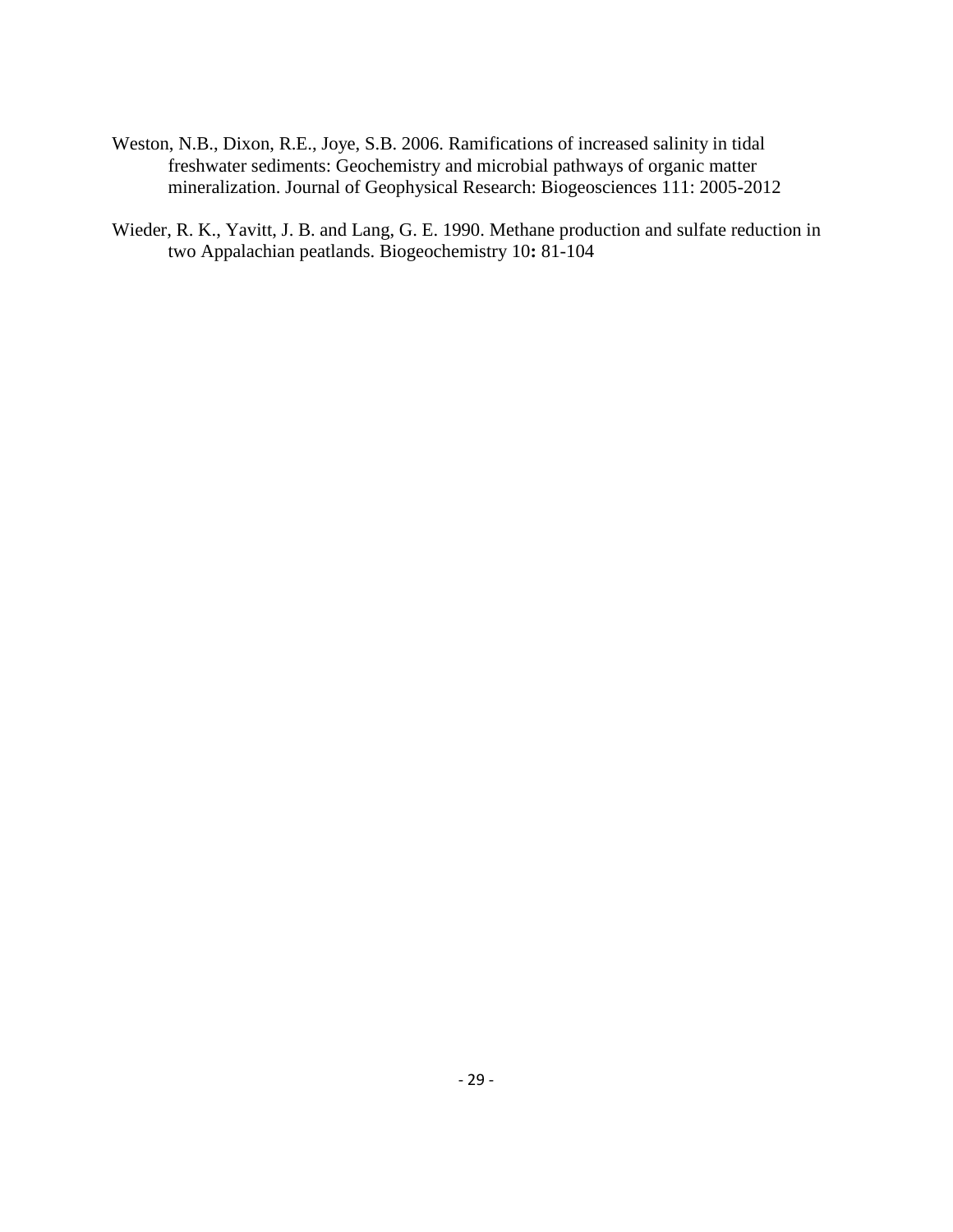Table 1. Salinity treatments applied during *in vitro* sediment core experiments. Treatments were administered every 12 h for 11 days.

|         | Freshwater | Chronic  | Pulsed   |  |
|---------|------------|----------|----------|--|
| Day     | Salinity   | Salinity | Salinity |  |
|         | (ppt)      | (ppt)    | (ppt)    |  |
| $1 - 3$ | 0.1        | 0.1      | 0.1      |  |
| 4       | 0.1        | 10.2     | 10.0     |  |
| 5       | 0.1        | 10.0     | 10.0     |  |
| 6       | 0.1        | 10.5     | 10.5     |  |
| 7       | 0.1        | 10.5     | 17.3     |  |
| 8       | 0.1        | 10.3     | 17.3     |  |
| 9       | 0.1        | 9.9      | 17.5     |  |
| 10      | 0.1        | 10.2     | 17.2     |  |
| 11      | 0.1        | 10.3     | 17.2     |  |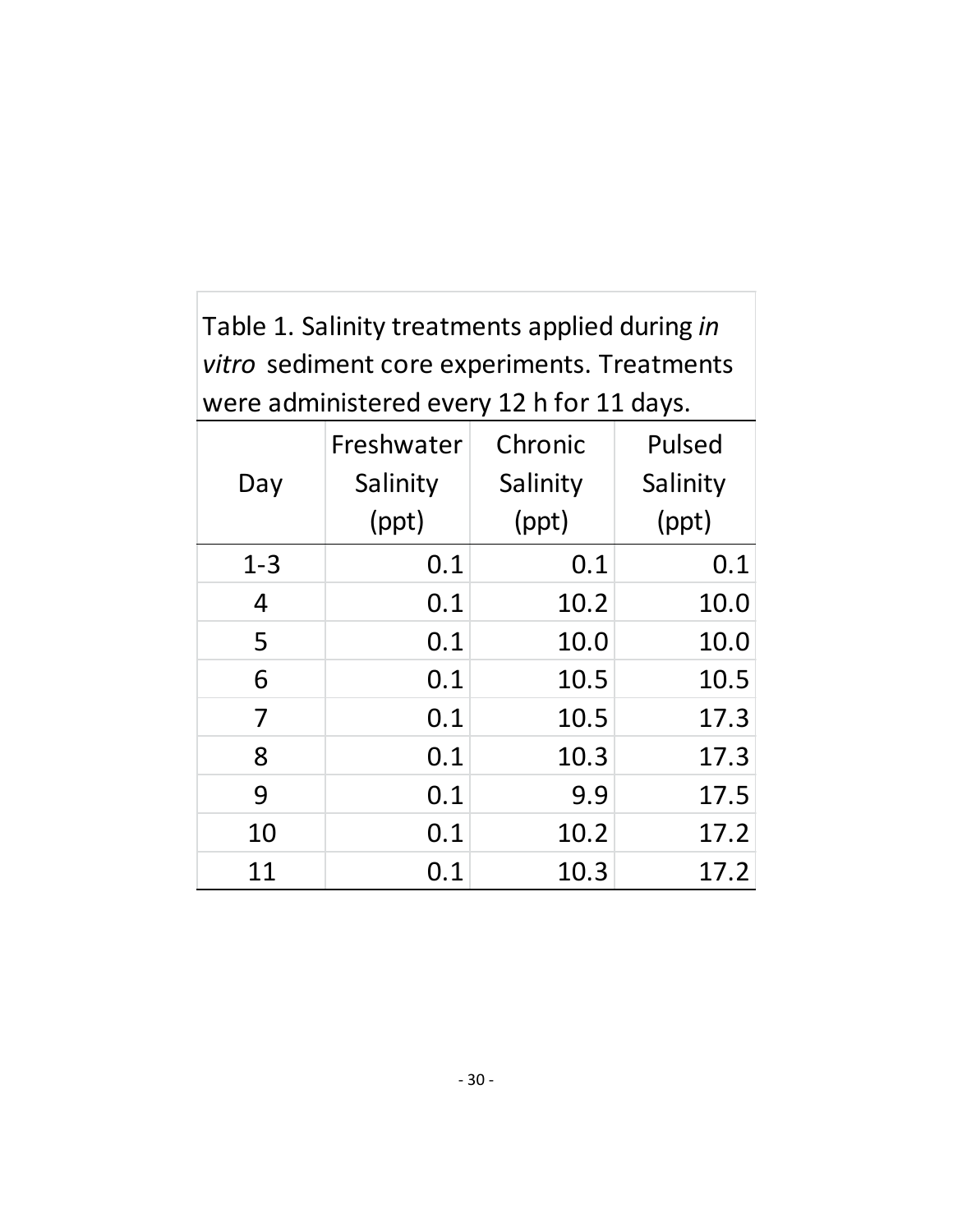Table 2. Mean bulk and pore water nitrate (NO<sub>3</sub>) and phosphate (PO <sup>4</sup>) concentrations in spring and summer along a salinity gradient. Standard deviation in parentheses. There were no significant differences in nitrate and phosphate concentrations between water

| type, seasons, or sites (ANOVA; p>0.05). |              |       |              |       |  |  |  |
|------------------------------------------|--------------|-------|--------------|-------|--|--|--|
| <b>Site</b>                              | $NO3$ (mg/L) |       | $PO4$ (mg/L) |       |  |  |  |
|                                          | <b>Bulk</b>  | Pore  | <b>Bulk</b>  | Pore  |  |  |  |
| <b>Spring</b>                            |              |       |              |       |  |  |  |
| Constitution                             | 0.010        | 0.012 | 0.056        | 0.089 |  |  |  |
| Piermont                                 | 0.013        | 0.013 | 0.102        | 0.037 |  |  |  |
| <b>Summer</b>                            |              |       |              |       |  |  |  |
| Constitution                             | 0.007        | 0.007 | 0.037        | 0.147 |  |  |  |
| Con Hook                                 | 0.021        | 0.012 | 0.051        | 0.063 |  |  |  |
| Manitou                                  | 0.010        | 0.013 | 0.036        | 0.064 |  |  |  |
| Iona                                     | 0.009        | 0.011 | 0.046        | 0.065 |  |  |  |
| Piermont                                 | 0.012        | 0.011 | 0.035        | 0.070 |  |  |  |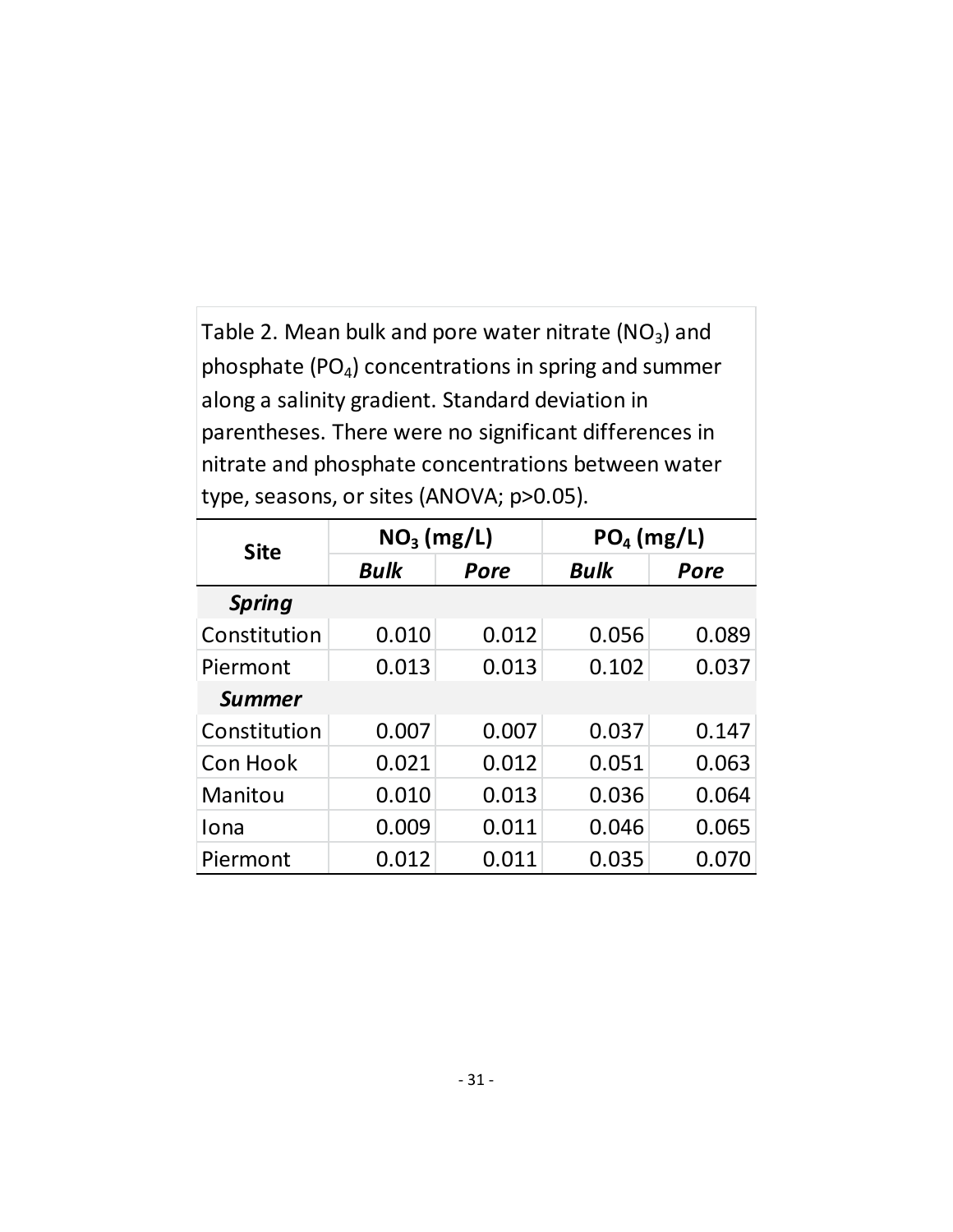## **Figure Legends**

- Figure 1. Location of study sites throughout the brackish region of the lower Hudson River estuary, New York, USA.
- Figure 2. Mean bulk and pore water chloride and sulfate concentrations across seasons and sites measured in 2011 and 2012.  $N = 6 \pm SE$  except in spring at Con Hook, Manitou, and Iona where  $N = 3 \pm SE$ . Pairwise letters denote significant site differences within a season. Significant differences in chloride and sulfate concentrations across sites were identified in summer ( $p < 0.001$ ) but not in spring ( $p > 0.05$ ).
- Figure 3. Example sediment oxygen profiles in summer from the lowest salinity site (Constitution) and the highest salinity site (Piermont) measured with microelectrodes.
- Figure 4. Maximum, mean, and minimum sediment oxygen concentrations across seasons and sites in 2011 and 2012.  $N = 6$  sediment profiles at each site except in spring at Con Hook, Manitou, and Iona where  $N = 3$  sediment profiles. Values are across profiles  $\pm$  SE. Pairwise letters denote significant site differences within a season ( $p < 0.05$ ). No significant differences were identified in maximum and mean oxygen concentrations in summer or minimum oxygen concentrations in spring or summer ( $p > 0.05$ ).
- Figure 5. Example sediment sulfide profiles in summer from the lowest salinity site (Constitution) and the highest salinity site (Piermont) measured with microelectrodes.
- Figure 6. Maximum and mean sediment sulfide concentrations across seasons and sites in 2011 and 2012.  $N = 6$  sediment profiles at each site except in spring at Con Hook, Manitou, and Iona where  $N = 3$  sediment profiles. Values are across profiles  $\pm$  SE. Significant differences within a season denoted by  $*(p < 0.05)$ . No significant differences were identified in maximum sulfide concentrations in spring or summer ( $p > 0.05$ ).
- Figure 7. *In situ* pore water sulfide concentrations in top sediment (0-5 cm) and bottom sediment  $(5-10 \text{ cm})$  in August 2012. N = 3.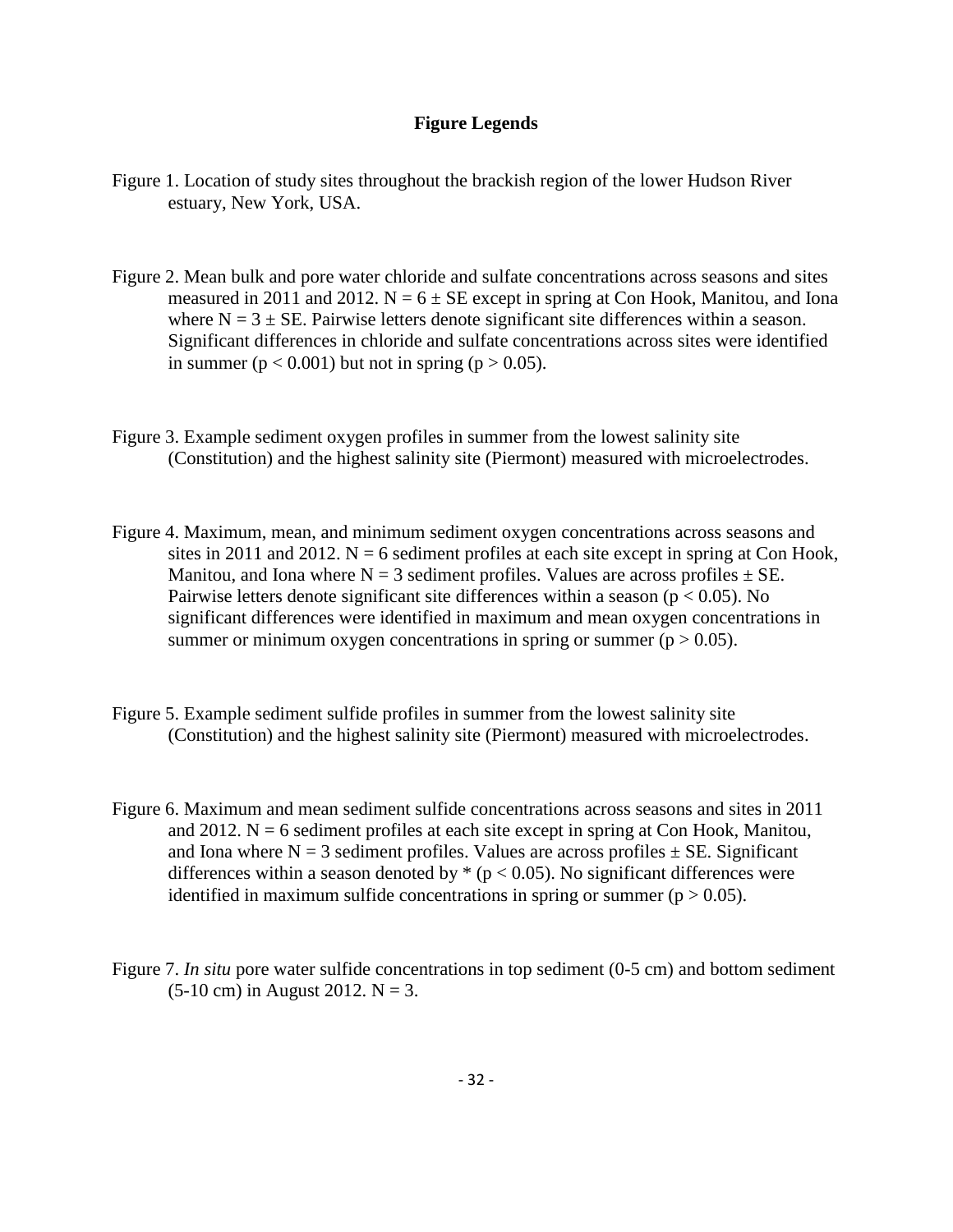Figure 8. *In vitro* sediment core experiment oxygen and sulfide dynamics in response to salinity treatments (Table 1). Significant differences within a measurement phase denoted by \*

 $(p < 0.05)$ .

Figure 9. *In situ* sediment microbial activity in response to salinity treatments.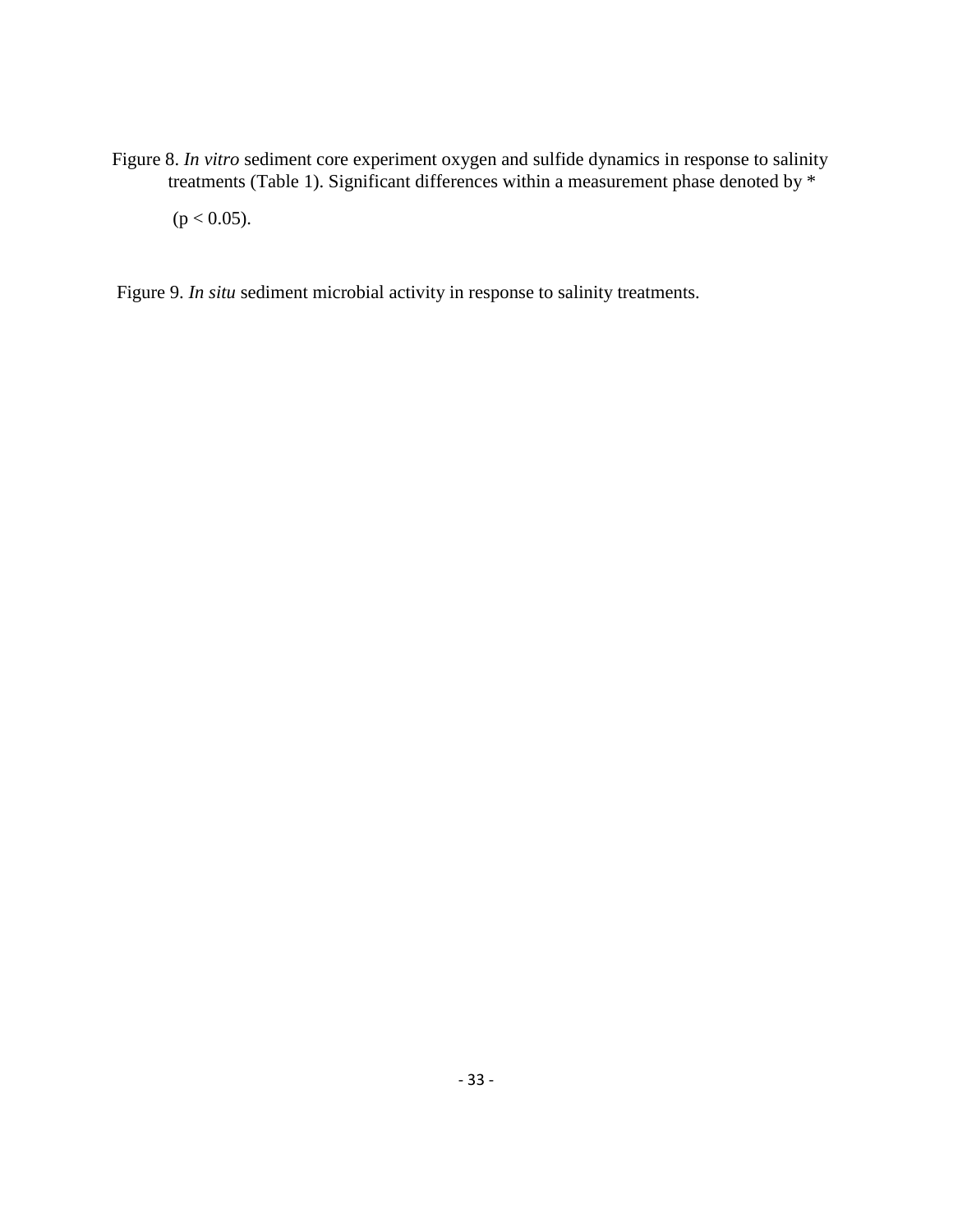## **Figures**



**Figure 1**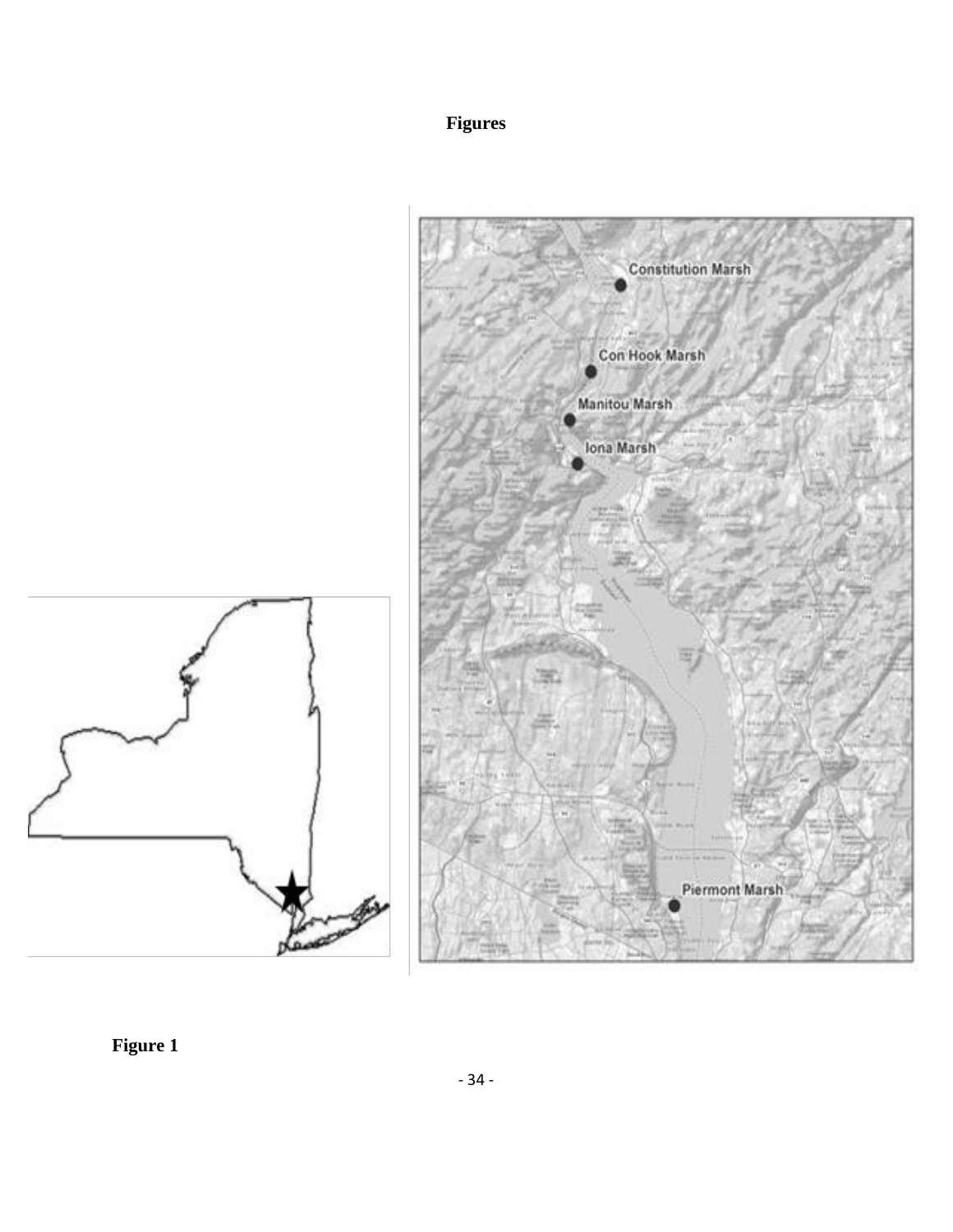



- 35 -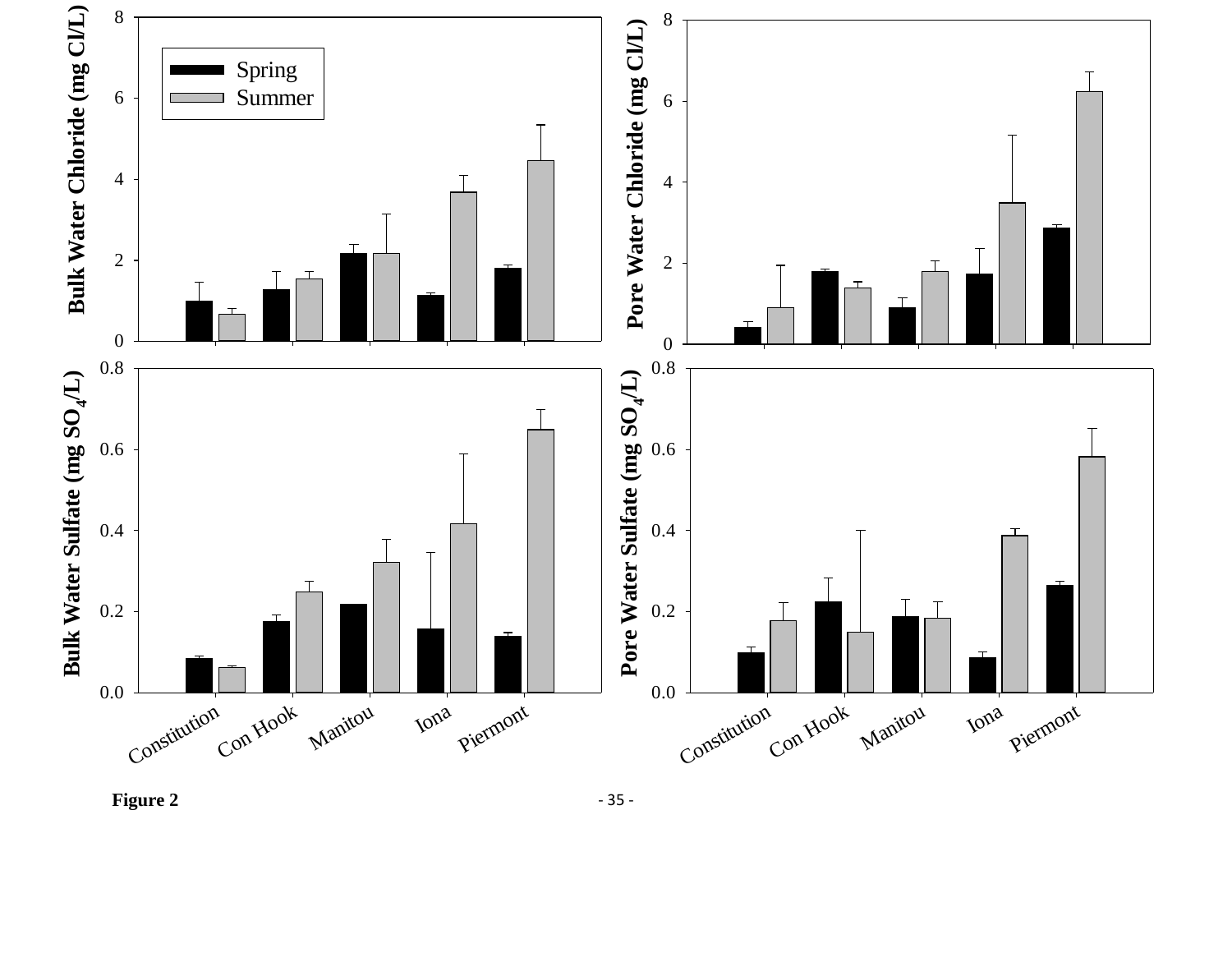

**Figure 3**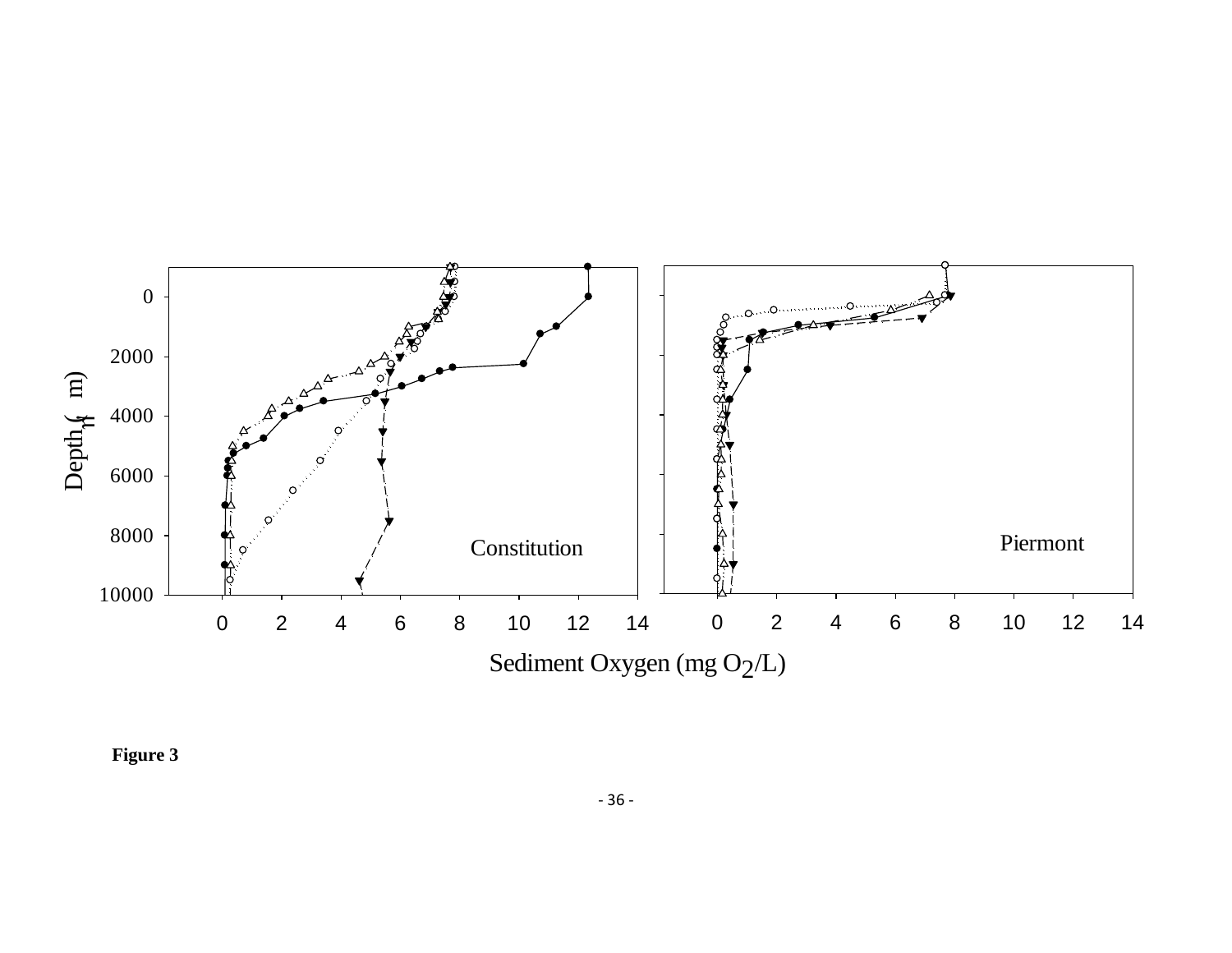

 **Figure 4**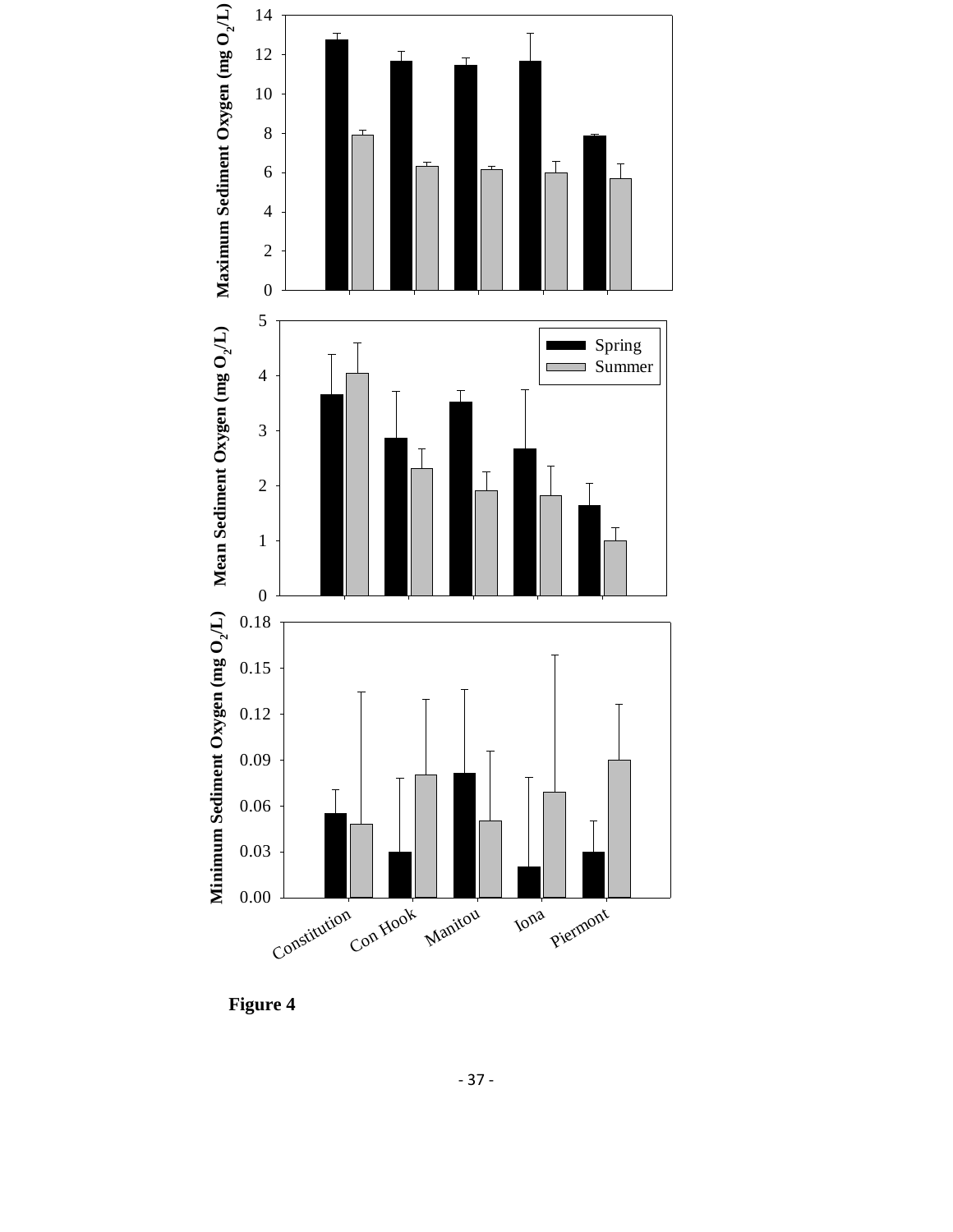

**Figure 5**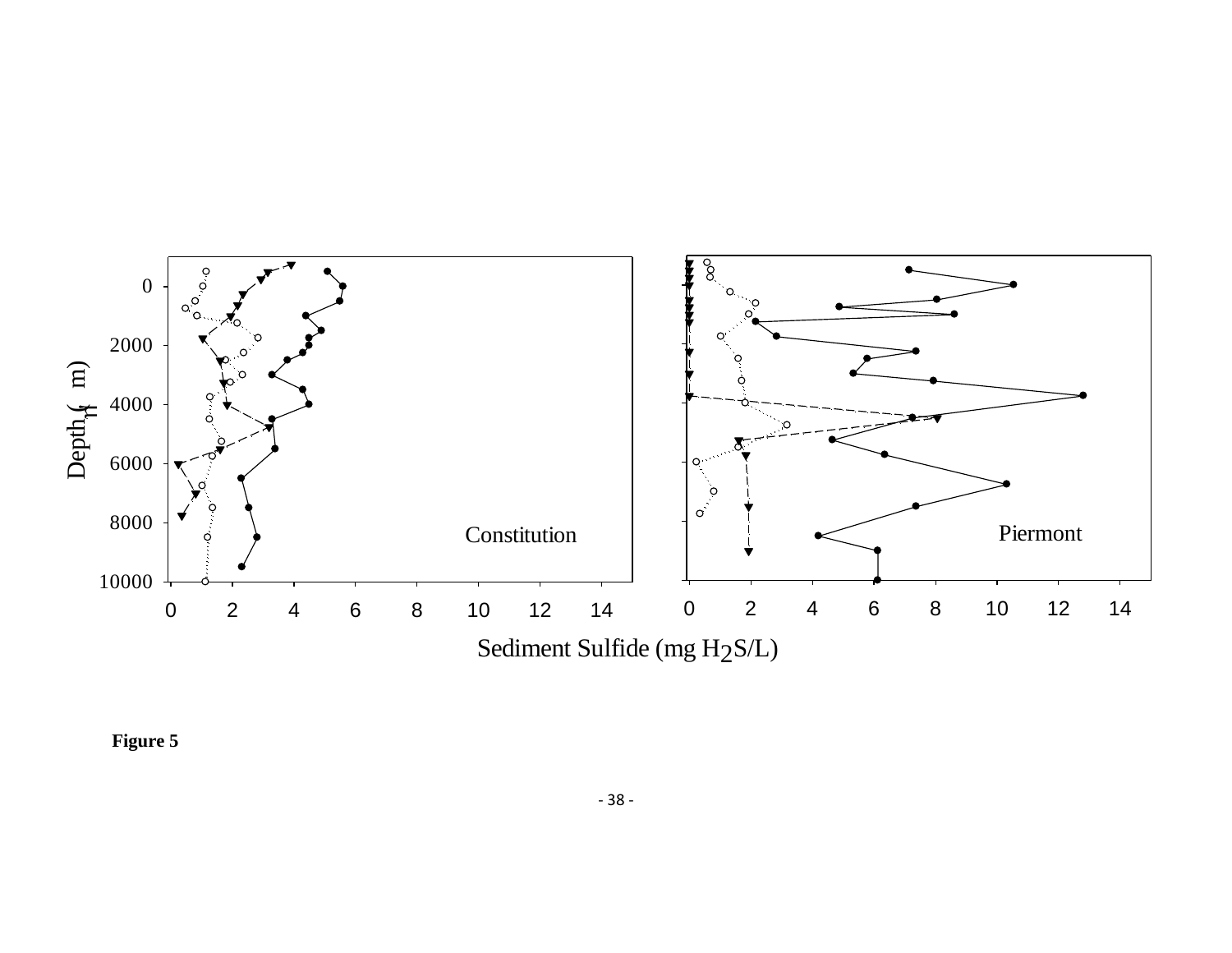

 **Figure 6**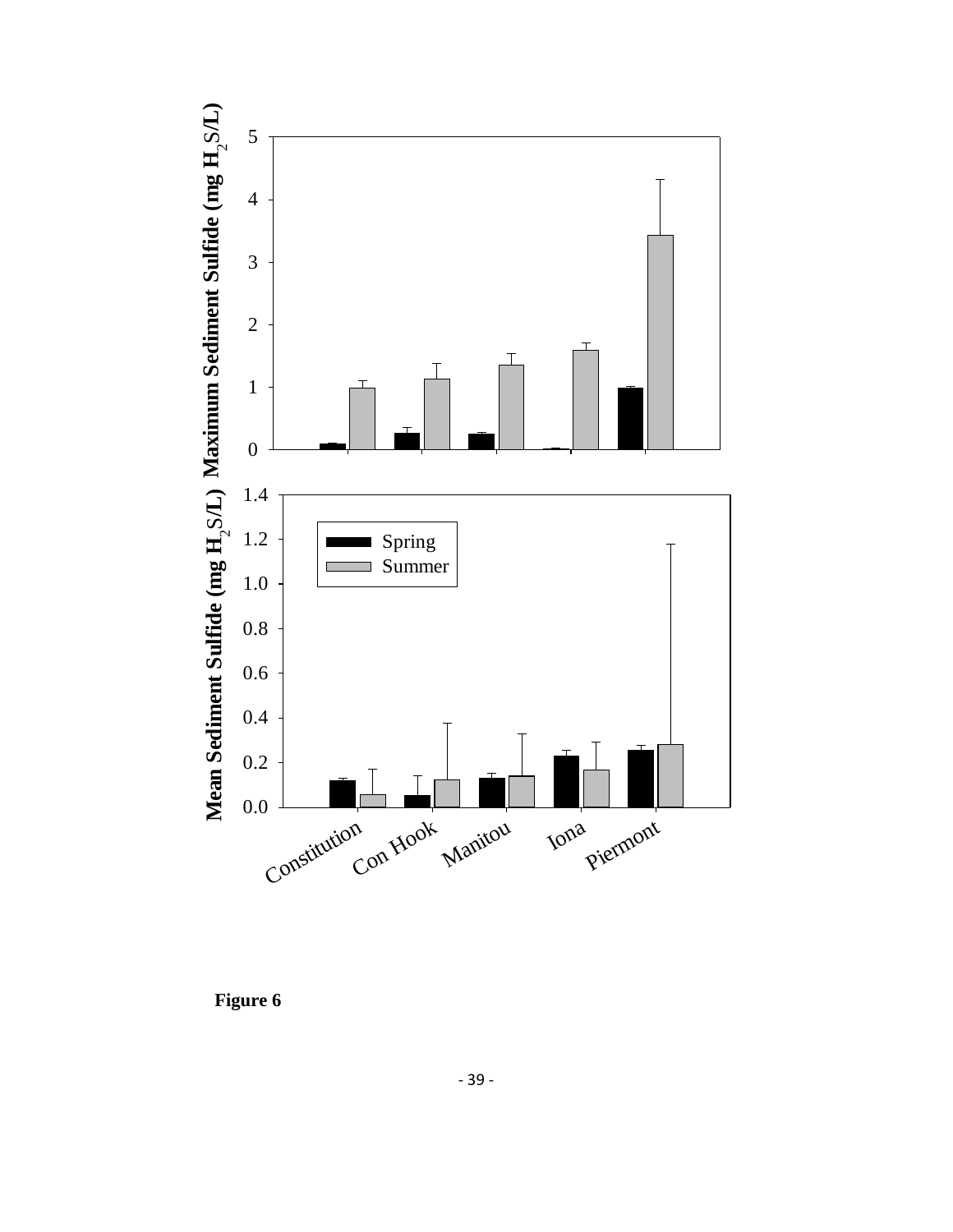

**Figure 7**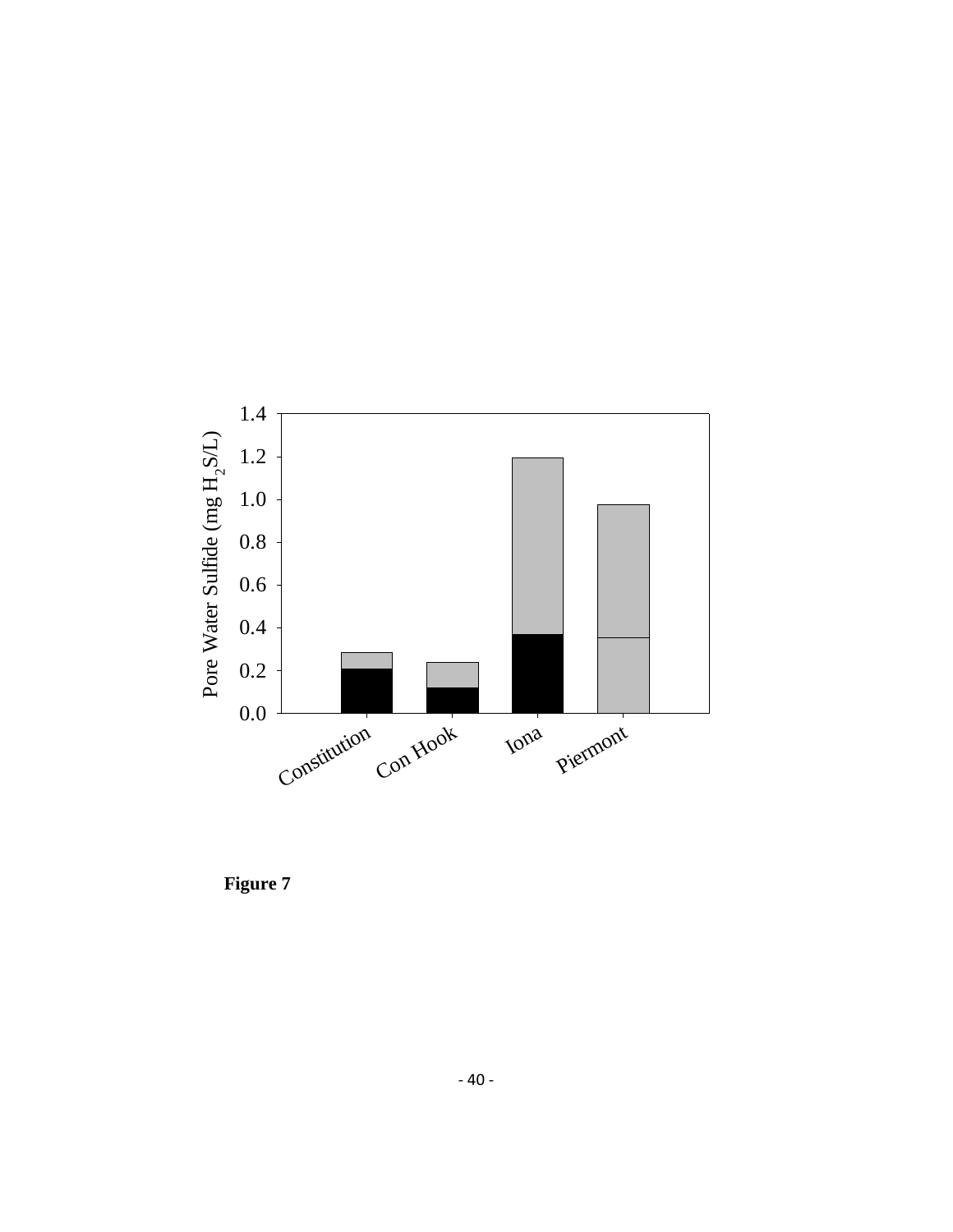

**Figure 8**